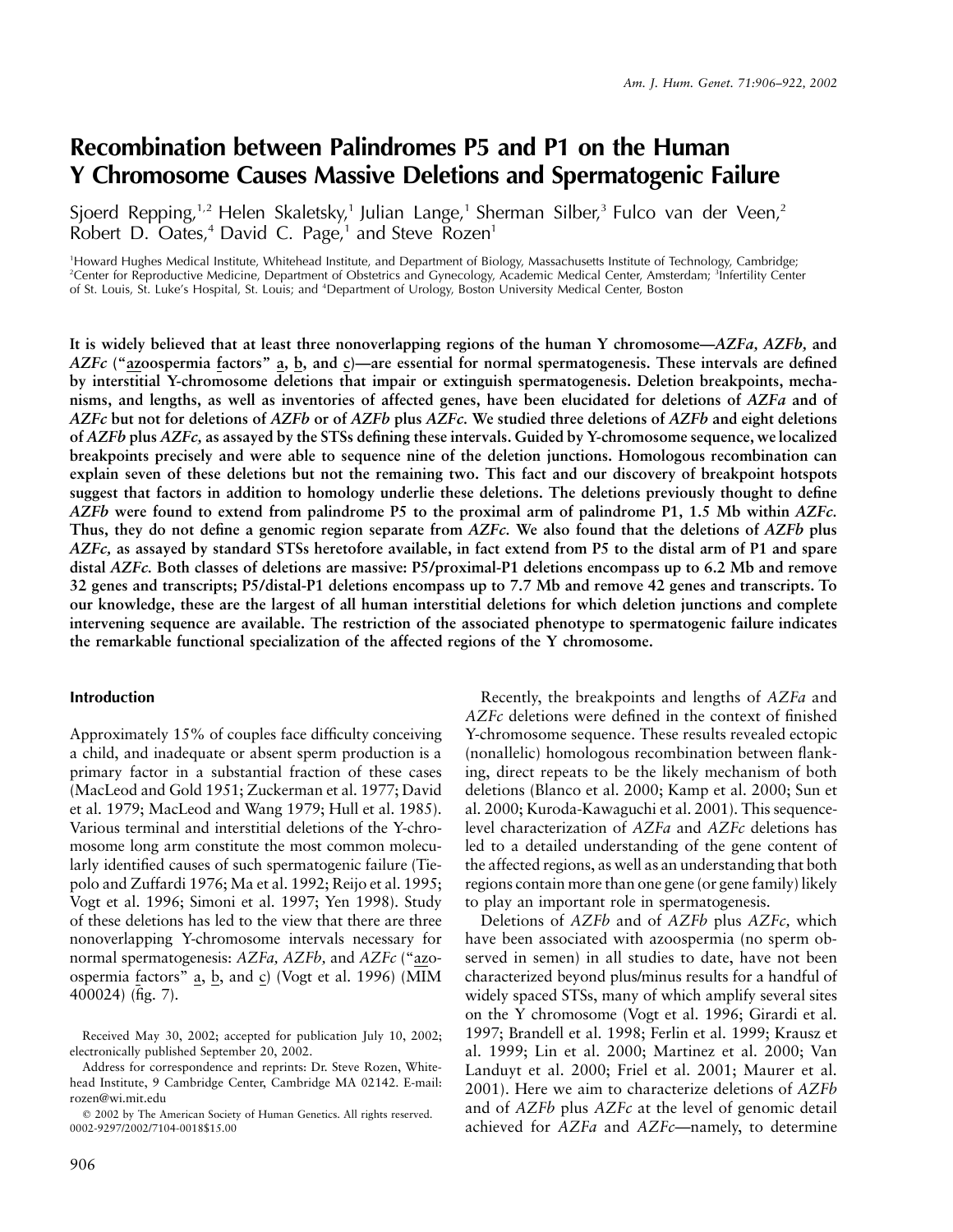deletion breakpoints and lengths, to elucidate deletion mechanisms, and to provide a detailed understanding of the genes and transcripts affected by these deletions.

#### **Patients, Material, and Methods**

#### *Patients*

We studied 11 unrelated, azoospermic men who, on the basis of STSs available heretofore, were determined to have interstitial deletions involving *AZFb.* Specifically, three men had plus/minus STS results matching the original definition of *AZFb:* They possessed the flanking STSs sY105 and sY149 but lacked the *AZFb* STSs sY117, sY127, and sY143 (Vogt et al. 1996). Seven other men had plus/minus STS results that indicated deletion of *AZFb* plus *AZFc:* They possessed sY105 (proximal to *AZFb*) but lacked sY117, sY127, sY143, and the *AZFc* STS sY149; however, they possessed the STS sY1201, which lies just distal to *AZFc* (Kuroda-Kawaguchi et al. 2001). The remaining man had STS results identical to those of the previous seven except at sY117, which he possessed.

For 3 of these 11 men, a DNA sample from a patrilineal relative was available. All had intact Y chromosomes. The 11 men with deletions had been identified at the Whitehead Institute and at the Academic Medical Center during Y-chromosome deletion screening of 602 men with idiopathic, nonobstructive azoospermia, 393 men with severe oligozoospermia (sperm density below  $5 \times 10^6$ /ml at the Whitehead Institute or total sperm count  $<$ 20  $\times$  10<sup>6</sup> at the Academic Medical Center), and 106 men with sperm density  $>20 \times 10^6$ /ml and normal sperm motility and morphology (World Health Organization 1992).

This study was approved by the institutional review boards of the Massachusetts Institute of Technology and the Academic Medical Center. Informed consent was obtained from all participants.

#### *Plus/Minus STS Analysis*

All STSs used in low-resolution breakpoint mapping (fig. 1*B*) and the associated PCR conditions have been deposited in GenBank (see the "Electronic-Database Information" section). All STSs used in high-resolution breakpoint mapping are shown in tables A4–A6. PCR conditions were as described elsewhere for sY1201 (see GenBank).

New PCR primers were designed using Primer3 (Rozen and Skaletsky 2000). Because of the many Y-chromosome repeated sequences, it is often difficult to design primer pairs that specifically amplify a single Y-chromosome site. Therefore, we tested potentially nonspecific primer pairs against two kinds of negative control templates: first, we confirmed that the primer pairs resulted in no product

when amplifying DNA from BAC clones lacking the STS target site itself but containing sequence similar to it; second, we confirmed that the primer pairs resulted in no product when amplifying genomic DNA samples from men with previously described deletions of the STS target site.

## *FISH*

Interphase nuclei from AMC0110 and WHT4396 were hybridized with cosmid 18E8 by methods described elsewhere (Saxena et al. 2000; de Vries et al. 2002).

## *Amplification and Sequencing of Deletion Junctions*

Tables A7 and A8 list primers used to amplify deletion breakpoints. The resulting PCR products were sequenced using the PCR primers (and additional, internal primers when necessary), a BigDye Terminator kit, and an ABI 3700 automated sequencer (Applied Biosystems).

#### *Dot Plots*

Dot plots were generated using the program self dot plot.pl (available at the Page Lab's Web site [The Human Y Chromosome: Annotated Sequence of the *AZFc* Palindromic Complex]).

#### *Y-Chromosome Sequence*

The sequence of the euchromatic, male-specific portion of the human Y-chromosome long arm is available in GenBank (contigs NT\_011875 and NT\_011903) (see the "Electronic-Database Information" section).

#### **Results**

In the course of screening for Y-chromosome deletions, we identified 11 azoospermic men who lacked STSs that define *AZFb* (Vogt et al. 1996) and whose deletions were restricted to *AZFb* and *AZFc.* Three of these men had deletions of *AZFb,* seven had deletions of *AZFb* plus *AZFc,* and one lacked two STSs in *AZFb* and was also deleted for *AZFc* (table 1 and fig. 1).

The localization of deletion breakpoints in these men was complicated by the massive and nearly identical ampliconic repeats that constitute 41% (5.9 Mb) of the euchromatic portion of the Y-chromosome long arm (Kuroda-Kawaguchi et al. 2001) (GenBank sequence contigs NT\_011875 and NT\_011903) (fig. 1*A*). To precisely localize these breakpoints, we used a threestage strategy consisting of (1) low-resolution breakpoint mapping by using plus/minus STSs; (2) high-resolution breakpoint mapping by using additional, more closely spaced plus/minus STSs; and (3) PCR amplification of deletion junctions.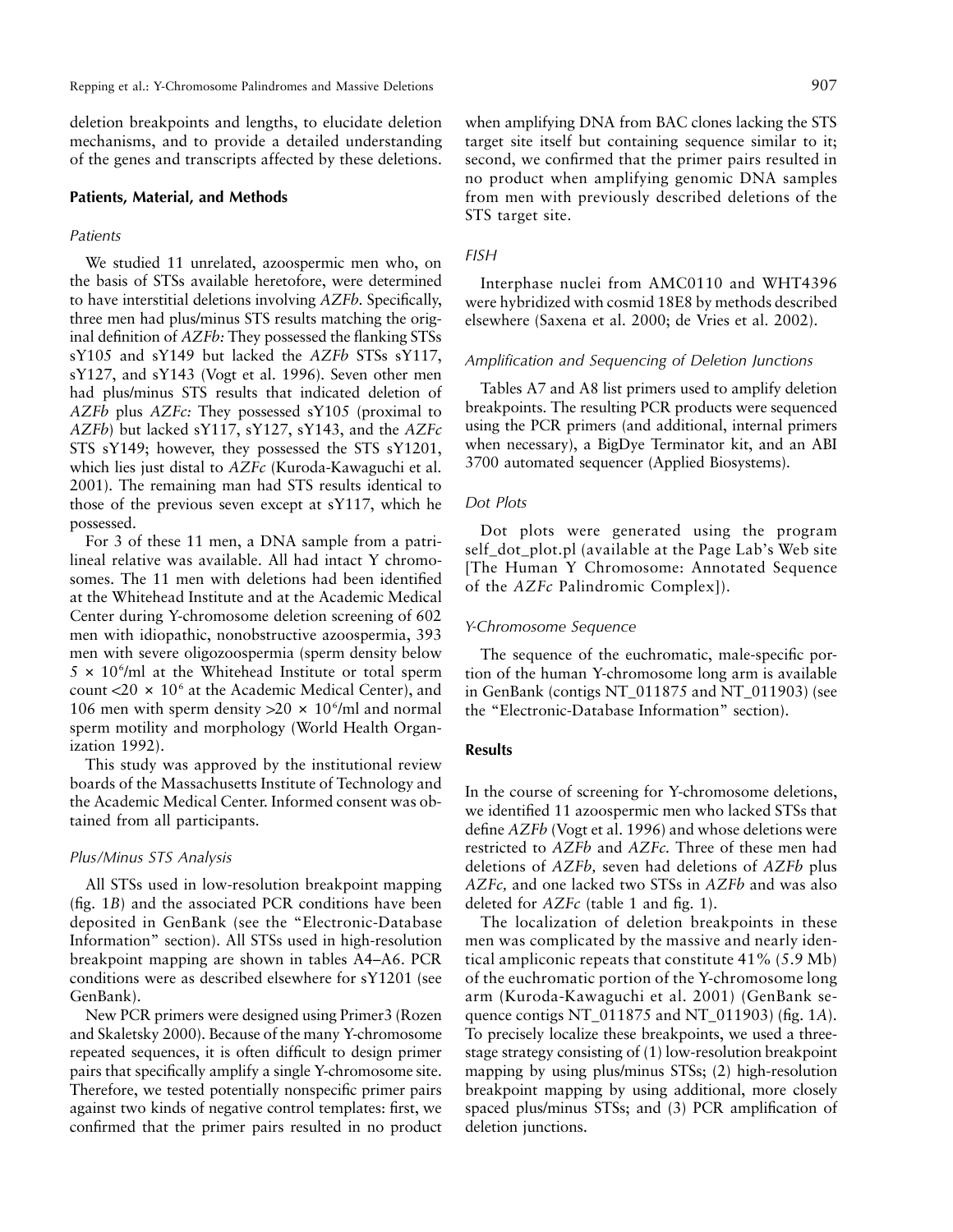

**Figure 1** Deletions between P5 and P1 and between P4 and P1 in relation to the sequence of the Y chromosome. A, Triangular dot plot, encompassing P5, P4, and *AZFc* (which contains P1, P2, and part of P3). The baseline represents 8 Mb of Y-chromosome long-arm sequence. This triangular display avoids the redundant, artifactual symmetries that would appear in a square self-versus-self plot. Each dot within the plot represents 100 bp of identity between two parts of the Y chromosome in a window of 100 bp. Direct repeats appear as horizontal lines of dots, and inverted repeats appear as vertical lines. Palindromes appear as vertical lines that almost intersect the baseline. Five major palindromes are labeled "P1" through "P5" from right to left, and arrows along the baseline indicate the extents of their inverted-repeat arms. P1.1 and P1.2 are minipalindromes within P1 (see also fig. 6). The arms of P1.1 and P1.2 are too short (10 kb) to be visible at this scale. The "b2" and "b4" direct repeats that bound *AZFc* are shaded blue on the baseline. Sequences that are homologous between P5 and P1 are shaded orange and green on the baseline. Diagonal gray guide lines connect the P5-P1 homologous sequences on the baseline to the two areas within the plot that contain the corresponding dots. These areas are shaded orange and boxed. The prominent triangle of dots near the baseline and labeled "*DYZ19*" is a satellite repeat array. *B,* STSs used for low-resolution breakpoint mapping. Tick marks show STS positions; asterisks indicate new STSs. STSs used in the original definition of *AZFb* are in boldface. Results for sY1227 and sY1228 are difficult to represent at this scale; see table A1. *C,* Low-resolution plus/minus STS results and deletion breakpoint positions for 12 men with spermatogenic failure. At the left are the identifiers of the men studied, and to the right of each man's identifier is a representation of those parts of his Y chromosome that were determined to be present or absent. Horizontal black bars indicate confirmed presence of Y-chromosome DNA, and minuses indicate confirmed absence of Y-chromosome DNA, as assayed by low-resolution STSs. White boxes represent STS positives that were disregarded because of cross-amplifying loci elsewhere and because of negative results for flanking STSs. Horizontal gray bars represent the intervals to which breakpoints were localized by low-resolution breakpoint mapping. (Where STSs fall within gray bars, their results were positive). Short red vertical lines indicate the locations of amplified breakpoint junctions for nine of the patients and, for AMC0111, the 10-kb interval to which high-resolution STS mapping localized the distal breakpoint. *AZFc-*deleted patient WHT3060 is shown for comparison. *D,* Genes with significant confirmed or predicted ORFs (see the "Electronic-Database Information" section). *E,* Spliced but apparently noncoding transcripts (see the "Electronic-Database Information" section).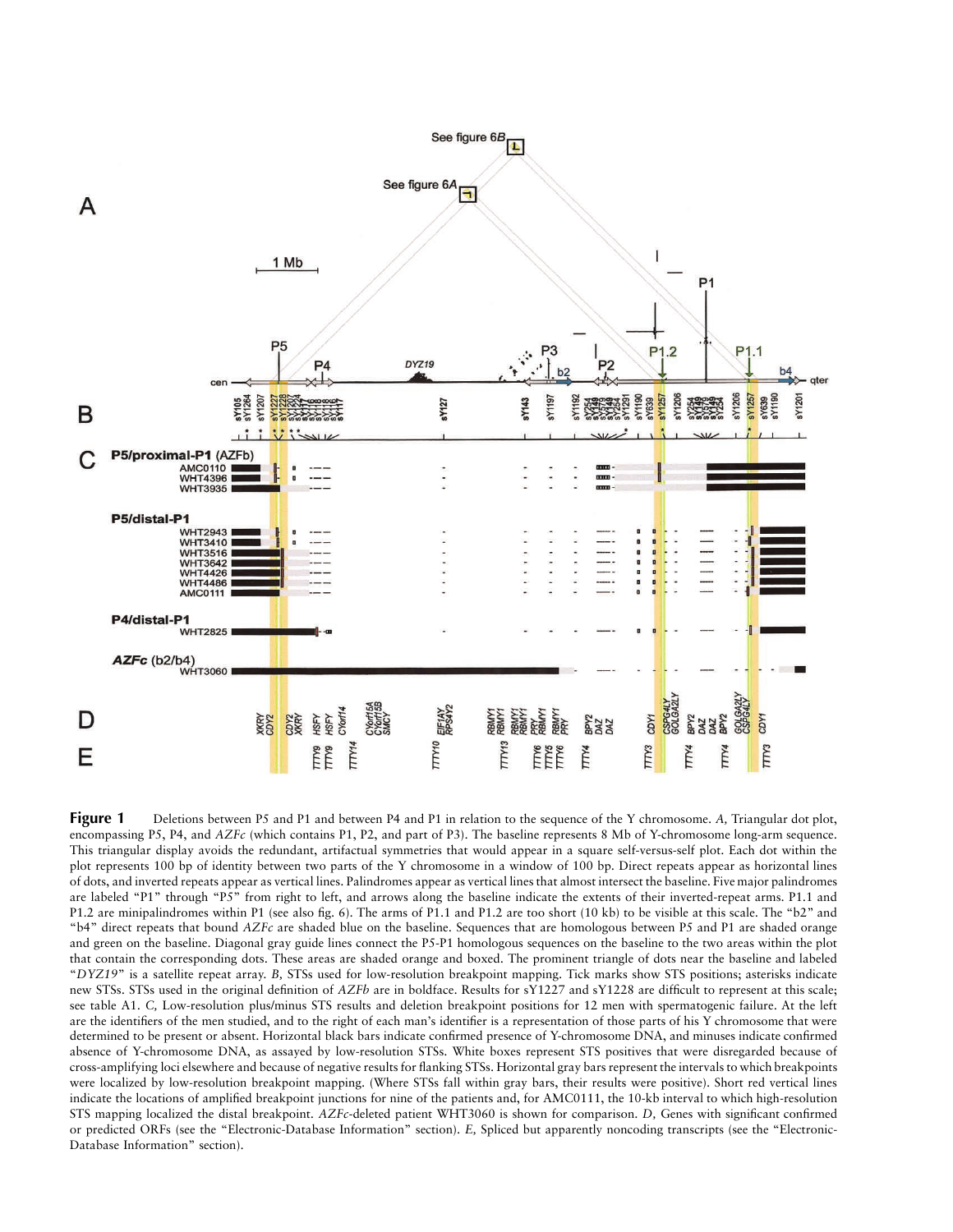| iani<br>ı |  |  |  |
|-----------|--|--|--|
|-----------|--|--|--|

**Summary of Deletions between P5 and P1 and between P4 and P1**

| Deletion and Patient         | Length of Deletion<br>in Reference Sequence<br>(Mb) | Length of Sequence<br>Identity at Deletion<br><b>Junction</b><br>(bp) | Deletion-Junction<br>Sequence Alignment | Deletion-Junction<br>Sequence GenBank<br><b>Accession Number</b> |
|------------------------------|-----------------------------------------------------|-----------------------------------------------------------------------|-----------------------------------------|------------------------------------------------------------------|
| P5/proximal P1: <sup>a</sup> |                                                     |                                                                       |                                         |                                                                  |
| <b>AMC0110</b>               | 6.23                                                | 933                                                                   | Fig. $3A$                               | AF395664                                                         |
| WHT4396                      | 6.23                                                | 73                                                                    | Fig. $3C$                               | AF437293                                                         |
| WHT3935                      | $4.96 - 6.92$                                       | ND                                                                    |                                         |                                                                  |
| $P5/distal P1$ <sup>b</sup>  |                                                     |                                                                       |                                         |                                                                  |
| WHT2943                      | 7.68                                                | 25                                                                    | Fig. $3D$                               | AF395669                                                         |
| WHT3410                      | 7.66                                                | 3                                                                     | Fig. $4$                                | AF395667                                                         |
| WHT3516                      | 7.66                                                | 933                                                                   | Fig. $3E$                               | AF395665                                                         |
| WHT3642                      | 7.66                                                | 933                                                                   | Fig. $3E$                               | AF395666                                                         |
| WHT4426                      | 7.66                                                | 933                                                                   | Fig. $3E$                               | AF480412                                                         |
| WHT4486                      | 7.66                                                | 933                                                                   | Fig. $3E$                               | AF480413                                                         |
| AMC0111                      | $7.15 - 7.66$                                       | ND                                                                    |                                         |                                                                  |
| P4/distal P1:                |                                                     |                                                                       |                                         |                                                                  |
| <b>WHT2825</b>               | 7.03                                                | 0 <sup>c</sup>                                                        | Fig. $5$                                | AF395668                                                         |
| $AZFc$ ( $b2/b4$ ):          |                                                     |                                                                       |                                         |                                                                  |
| WHT3060 <sup>d</sup>         | $3.25 - 3.75$                                       | ND                                                                    |                                         |                                                                  |

 $NOTE. -ND = no data.$ 

<sup>a</sup> Formerly *AZFb.*

<sup>b</sup> Formerly *AZFb* plus *AZFc.*

<sup>c</sup> Contains a 31-bp insertion relative to reference sequence at site of deletion junction.

<sup>d</sup> Shown for comparison purposes (Kuroda-Kawaguchi et al. 2001).

#### *Low-Resolution Breakpoint Mapping*

Guided by Y-chromosome sequence, we first assembled a panel of plus/minus STSs that would provide efficient low-resolution breakpoint localization in the regions of interest (fig. 1*B*). Although of low resolution, this panel still provides denser and more-informative coverage than the STSs heretofore used to assay deletions of *AZFb* and *AZFc.* Some of these new STSs were designed to amplify outer or inner edges of the very large, nearly perfect, palindromic inverted repeats that figure prominently in this region (figs. 1*A* and 1*B*). These palindromes consist of two inverted repeat "arms" surrounding relatively short "spacer" sequences that are not part of the inverted repeats. For the palindromes relevant to this study (P5, P4, P2, P1, and the minipalindromes P1.2 and P1.1), arm-to-arm divergence ranges from 0.02% to 0.03% (Kuroda-Kawaguchi et al. 2001) (GenBank sequence contigs NT\_011875 and NT\_011903) (figs. 1*A* and 1*B*). Consequently, the spacers and the boundaries between the palindromes and surrounding sequence offer the only possible locations for single-copy STSs within these palindromes.

Low-resolution mapping localized the proximal breakpoints to three areas: the proximal arm of palindrome P5 (in four men), the distal arm of P5 (in six men), and the proximal arm of P4 (in one man) (figs. 1*B* and 1*C* and table A1 [see appendix A]). Low-resolution mapping localized the distal breakpoints to two areas: the proximal arm of P1 (in the three men initially characterized as having deletions of *AZFb*) and the distal arm of P1

(in the remaining eight men) (figs. 1*B* and 1*C* and table A2). Thus, these deletions can be broadly categorized as (1) P5/proximal-P1 deletions (extending from P5 to the proximal arm of P1; previously thought to define *AZFb*), (2) P5/distal-P1 deletions (extending from P5 to the distal arm of P1; previously identified as deletions of *AZFb* plus *AZFc*), and (3) a P4/distal-P1 deletion (extending from P4 to the distal arm of P1).

The STS results clearly indicated that P5/proximal-P1 deletions remove part of *AZFc,* including all of P2 and the embedded proximal DAZ cluster—two closely spaced copies of the *DAZ* gene family in  $3' \leftarrow 5': 5' \rightarrow 3'$ orientation that straddle the center of P2 (Saxena et al. 2000; Kuroda-Kawaguchi et al. 2001) (fig. 1). (There is also a homologous, distal *DAZ* cluster that contains two additional *DAZ* genes that straddle the center of P1.) FISH analysis with a probe that produces one dot per *DAZ* cluster confirmed the absence of palindrome P2 in two men (AMC0110 and WHT4396) with P5/proximal-P1 (*AZFb*) deletions (fig. 2). No cells were available from the third man (WHT3935) with a P5/proximal-P1 deletion. Low-resolution mapping also clearly showed that all men who appeared to have deletions of both *AZFb* and *AZFc* in fact retained several hundred kilobases of distal *AZFc,* including one copy of *CDY1* (fig. 1).

## *High-Resolution Breakpoint Mapping*

Plus/minus STSs cannot localize a breakpoint in one copy of an essentially perfect ampliconic duplication if another, intact copy is retained. The reason is that the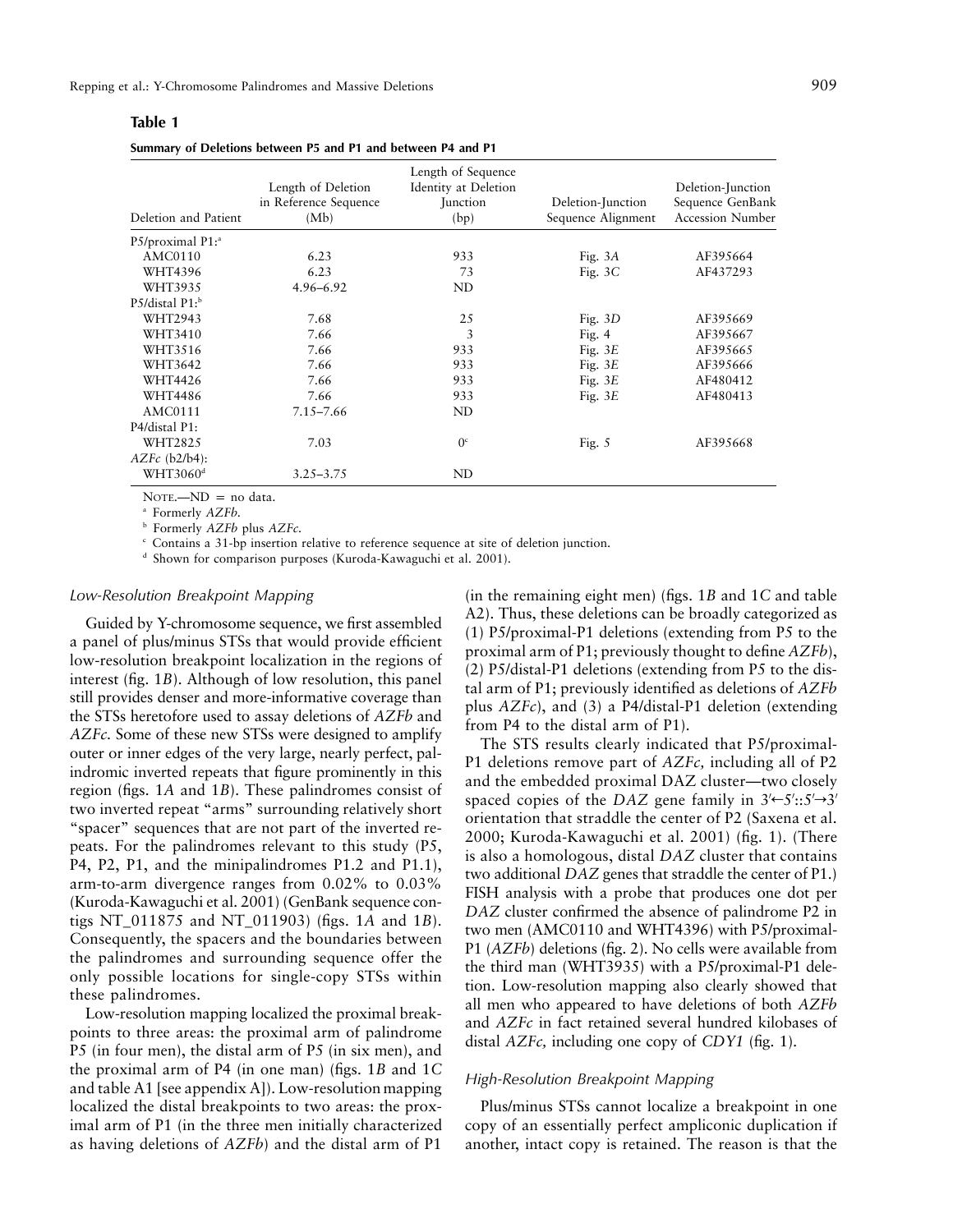

**Figure 2** FISH, showing *DAZ* clusters in an unaffected man and in a man with a P5/proximal-P1 (*AZFb*) deletion. *A,* Representative interphase nucleus from a fertile, male control individual hybridized with cosmid 18E8 (*yellow*), showing two dots (corresponding to two *DAZ* clusters, each containing two *DAZ* genes). *B,* Representative interphase nucleus from P5/proximal-P1–deleted patient WHT4396, showing one dot (corresponding to one *DAZ* cluster). *C,* Histogram of number of nuclei observed grouped by number of dots per nucleus.

STSs amplify the intact copy of the amplicon and therefore cannot reveal which portion of the partial copy is absent. For example, in men with P5/proximal-P1 deletions, plus/minus STSs cannot localize distal breakpoints to an interval  $\langle 1.5 \text{ Mb} \rangle$  because of the masking effects of the retained, distal arm of P1 (figs. 1*B* and 1*C* and table A2). However, low-resolution STS breakpoint mapping showed that, for 10 of the 11 men, at least one of the two breakpoints was not masked by the arm of a major palindrome and was therefore amenable to more-precise localization by high-resolution breakpoint mapping. For all men except WHT3935 (in whom both breakpoints were masked), we used new, closely spaced STSs to localize at least one of the two breakpoints to an interval small enough to attempt PCR amplification of the deletion junction (table A3).

#### *Deletion-Junction Amplification and Sequencing*

For three men (WHT2943, WHT3410, and WHT2825), both the proximal and distal deletion breakpoints were precisely localized by high-resolution STS mapping (table A3). For these men, we designed PCR primers on each

side of the deletion, to amplify deletion junctions. These primers resulted in products in the men with deletions but not in control individuals (tables A7 and A8).

For two men (AMC0110 and WHT4396), only the proximal breakpoint could be precisely localized by high-resolution mapping (table A3). For these men, we designed PCR primer pairs for deletion-junction amplification, on the basis of the hypothesis that the deletions were caused by homologous recombination: we designed one primer just proximal to the interval known to contain the proximal breakpoint and another primer just distal to the homologous interval (presumably containing the distal breakpoint) (table A7). Indeed, primer pairs designed in this way generated products in the men with deletions but not in control individuals, including AMC0110's father.

We designed deletion-junction primers in an analogous fashion for four other men (WHT3516, WHT3642, WHT4426, and WHT4486), in whom only the distal breakpoints could be precisely localized (table A3). Again, the deletion-junction primers resulted in products in these men but not in control individuals, including WHT3516's brother and WHT4486's father. This strategy was attempted for AMC0111 but was unsuccessful. This man's proximal breakpoint lies in the distal arm of P5 and is therefore masked by the proximal arm of P5. His distal breakpoint falls within the 10-kb proximal arm of minipalindrome P1.1 in the distal arm of P1 (fig. 1*A*), and finer localization was impossible because of masking by the distal arm of P1.1.

We sequenced all deletion-junction products to confirm their identity, to establish the locations of deletions within the products, to gather additional information on deletion mechanisms, and to estimate deletion lengths accurately (figs. 3–5 and table 1). For three men (AMC0110, WHT3516, and WHT4486), DNA from a patrilineal relative was available. We used DNA from these relatives to check whether, prior to the deletions, the sequences of the deletion sites had been the same as the Y-chromosome reference sequence. In all instances, the sequences of 1.5-kb PCR products surrounding the deletion breakpoints indeed agreed with the reference sequence.

# *Evidence for Nonhomologous Recombination in Addition to Homologous Recombination*

The alignment of deletion-junction sequences with corresponding proximal and distal Y-chromosome reference sequences reveals homologous recombination as the likely mechanism of seven of the nine deletions for which we amplified deletion junctions (fig. 3). However, examination of the junction sequences from the two remaining deletions indicates that homologous recom-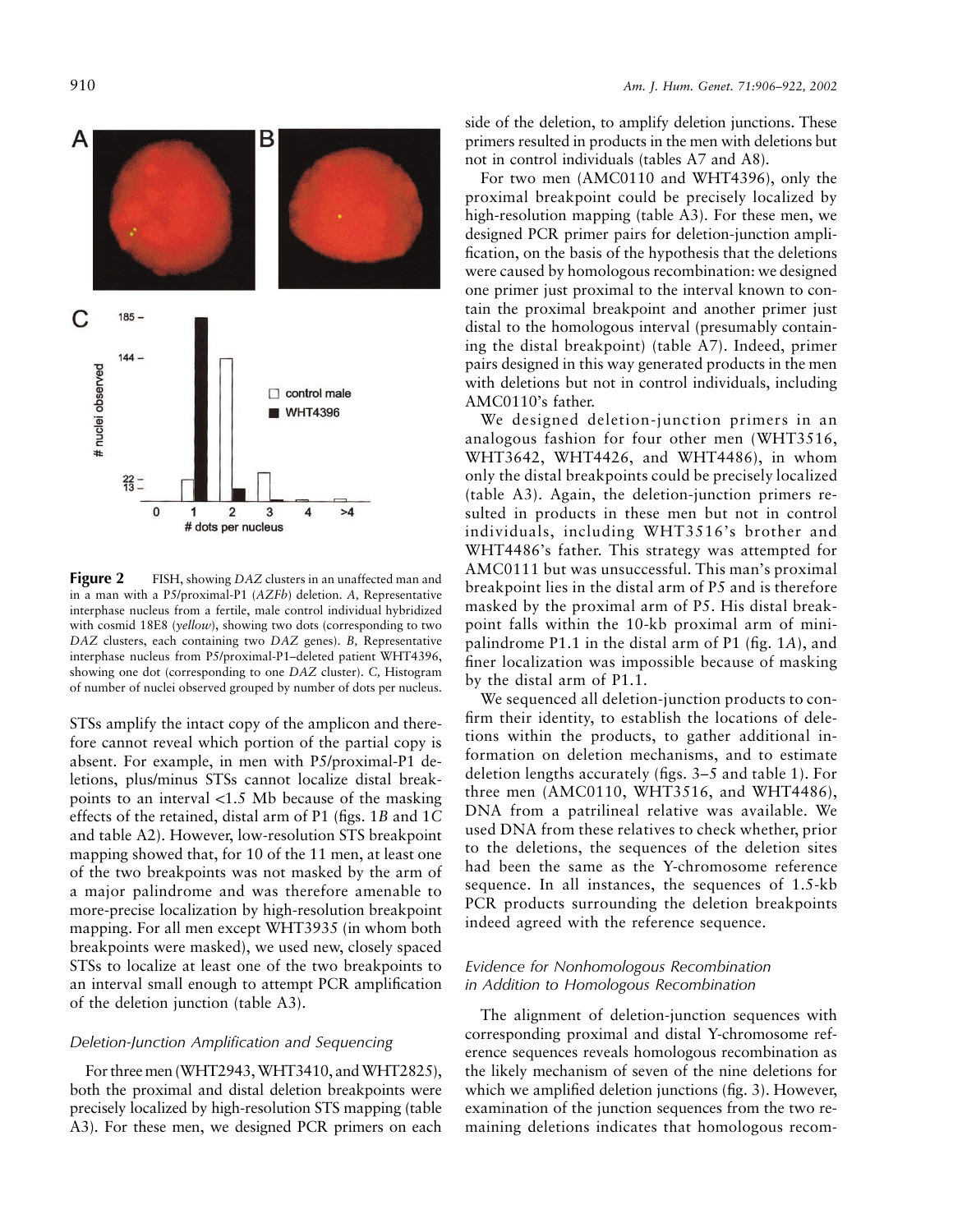|                     |                                 |                |                | NO. OF COPIES DELETED |                |
|---------------------|---------------------------------|----------------|----------------|-----------------------|----------------|
| GENE <sup>a</sup>   | EXPRESSION PATTERN <sup>b</sup> | NO. OF COPIES  | P5/Proximal P1 | P5/Distal P1          | P4/Distal P1   |
| CDY <sub>2</sub>    | <b>Testis</b>                   | 2              |                |                       | $\Omega$       |
| XKRY                | <b>Testis</b>                   | 2              |                |                       |                |
| HSFY                | <b>Testis</b>                   | $\mathfrak{D}$ |                | 2.                    |                |
| CYorf14             | W                               |                |                |                       |                |
| CYorf15A            | W                               |                |                |                       |                |
| CYorf15B            | W                               |                |                |                       |                |
| SMCY                | W                               |                |                |                       |                |
| EIF1AY              | W                               |                |                |                       |                |
| RPS4Y2              | Testis, prostate                |                |                |                       |                |
| RBMY1               | <b>Testis</b>                   | 6              | 6              | 6                     | 6              |
| PRY                 | <b>Testis</b>                   | $\overline{2}$ | 2              | 2                     |                |
| BPY2                | <b>Testis</b>                   | 3              | 1              | 3                     | 3              |
| DAZ                 | <b>Testis</b>                   |                |                | 4                     | 4              |
| CDY1                | <b>Testis</b>                   | 2              |                |                       |                |
| CSPG4LY             | <b>Testis</b>                   | 2              | 0              | 2                     | 2              |
| GOLGA2LY            | <b>Testis</b>                   | $\overline{2}$ | 0              | 2                     | 2              |
| TTTY9 <sup>c</sup>  | <b>Testis</b>                   | $\mathfrak{D}$ | 2              | $\mathfrak{D}$        | 1 <sup>d</sup> |
| TTTY14 <sup>c</sup> | Testis, kidney, fetal brain     |                |                |                       |                |
| TTTY10 <sup>c</sup> | Testis, prostate, fetal brain   |                |                |                       |                |
| TTTY13 <sup>c</sup> | <b>Testis</b>                   |                |                |                       |                |
| TTTY6 <sup>c</sup>  | <b>Testis</b>                   | 2              |                |                       |                |
| TTTY5 <sup>c</sup>  | <b>Testis</b>                   |                |                |                       |                |
| TTTY4 <sup>c</sup>  | Testis, prostate                | 3              |                |                       |                |
| TTTY3 <sup>c</sup>  | <b>Testis</b>                   |                |                |                       |                |
| Total               |                                 | $\frac{2}{46}$ | 32             | 42                    | 38             |

**Table 2**

**Genes Affected by P5/Proximal-P1, P5/Distal-P1, and P4/Distal-P1 Deletions**

<sup>a</sup> For GenBank accession numbers, see the "Electronic-Database Information" section.

 $\mathbf{b}$  W = widely expressed (including testis).

<sup>c</sup> Spliced transcript without significant ORF.

<sup>d</sup> Proximal breakpoint lies only 0.9 kb 5' of the 5'-most available sequence of the *TTTY9* transcript; possibly the deletion affects *TTTY9* transcription or 5' transcript sequence that has not been identified.

bination could not have been the deletion mechanism (figs. 4 and 5).

# *Breakpoints Cluster near Central P5, P1.1, and P1.2*

To further investigate the role of sequence homology in the deletions we were studying, we generated a dot plot that compares the Y-chromosome region between sY105 and sY1201 to itself (fig. 1*A*). As expected, this plot showed that *AZFc* and immediately flanking sequences contained the largest direct and inverted ampliconic duplications (Kuroda-Kawaguchi et al. 2001). Otherwise, the only significant similarities occur between (1) central P5 and (2) two 92-kb sequences in the proximal and distal arms of P1 that contain minipalindromes P1.2 and P1.1, respectively. All amplified P5/proximal-P1 and P5/distal-P1 deletion junctions are located within these sequences. The dots corresponding to these homologies are boxed in figure 1*A* and are shown as close-up views in figure 6.

Within these regions of homology are four copies of a 933-bp sequence. One copy, in the proximal arm of P5, is in the same orientation as a copy just proximal to P1.2, and one deletion appears to be due to homologous recombination between these copies (AMC0110) (figs. 1,

3*A,* 3*B,* and 6*A*). Another copy of this 933-bp sequence, in the distal arm of P5, is in the same orientation as a copy just distal to P1.1, and four of the deletions appear to be due to homologous recombination between these two copies (figs. 1, 3*E,* and 6*B*). Three of the remaining deletions also have proximal breakpoints near the center of P5 and distal breakpoints either near P1.2 (WHT4396) or in P1.1 (WHT2943 and WHT3410) (figs. 1 and 6). Two other deletions have distal breakpoints in P1.1  $(AMC0111$  and WHT2825) (fig. 1 and table A6).

## **Discussion**

In the present study, we have localized deletion breakpoints in three men initially characterized as having deletions of *AZFb* and in eight men initially characterized as having deletions of *AZFb* plus *AZFc.* We then sequenced the deletion junctions in nine of these men, and the sequences indicated that seven of the deletions can be explained by homologous recombination, whereas two cannot. We found that all proximal breakpoints except one are clustered near the center of palindrome P5 and that all distal breakpoints are clustered near one of two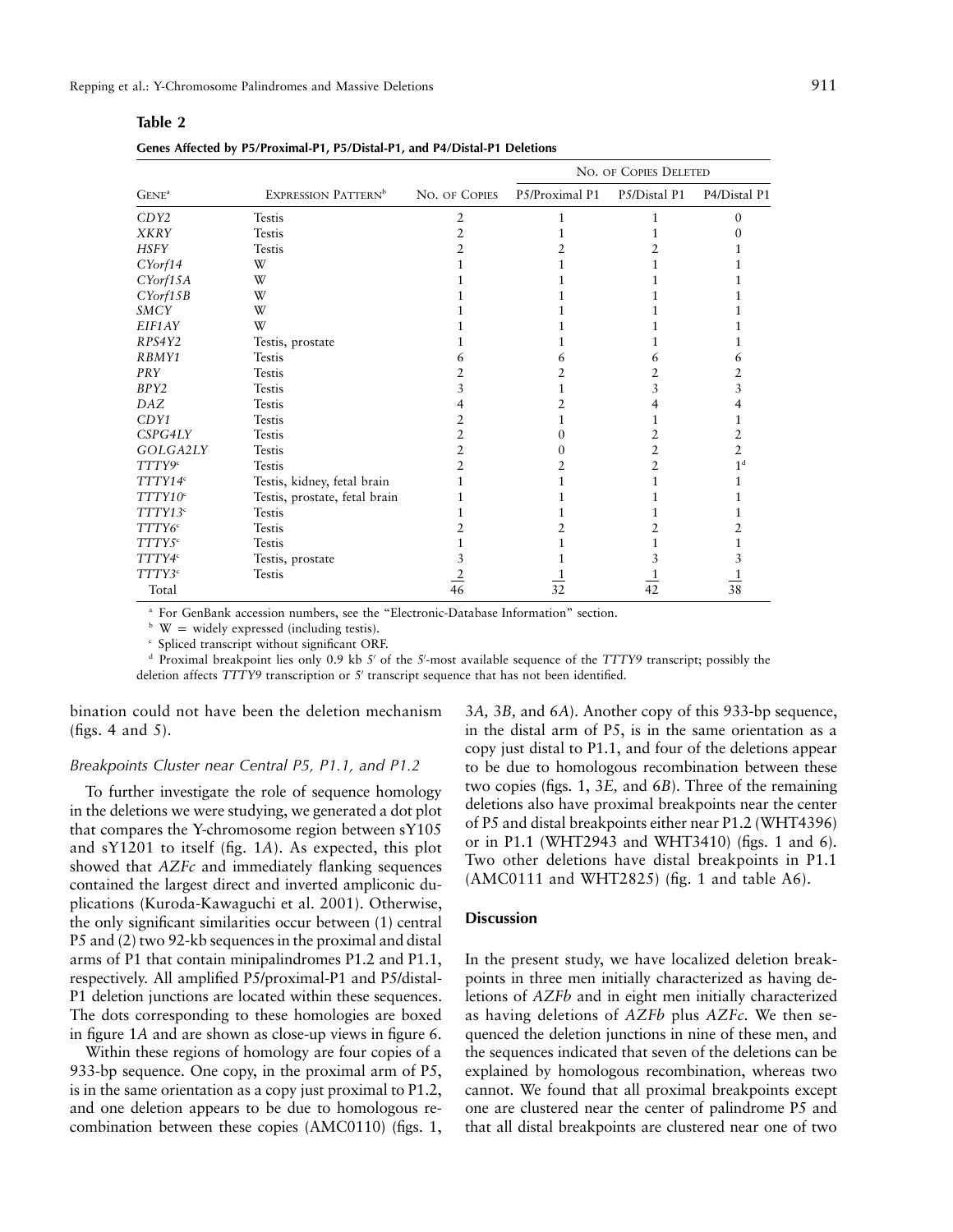|   | Proximal sequence<br>AMC0110<br>Distal sequence        | . T.                                             | ATTAAGAGCCAGCACTTATCACCTGCCAAGGGCAAGCATGGTGGAGTGGTGAGTGTTGTA |                                 |                                   |
|---|--------------------------------------------------------|--------------------------------------------------|--------------------------------------------------------------|---------------------------------|-----------------------------------|
|   | Proximal sequence<br>AMC0110<br>Distal sequence        |                                                  | TGAGCAAGTGTGGGCTCCAACCACTAAACTCATCCAGGCATGCCAGCTGTGGCAAAACAA |                                 |                                   |
|   | Proximal sequence<br>AMC0110<br>Distal sequence        | GAAATTTTAGGTGCCAA<br>.                           | 933 bp sequence identity                                     |                                 | $C. \ldots$ .<br>TTCTTGAT         |
| B | Proximal sequence                                      | с                                                | А<br>933 bp                                                  | с                               |                                   |
|   | Distal sequence                                        | т                                                | G                                                            | т<br>homologous                 |                                   |
|   | <b>AMC0110</b>                                         | с                                                | А                                                            | recombination<br>т              |                                   |
|   |                                                        |                                                  |                                                              |                                 |                                   |
|   | Proximal sequence<br><b>WHT4396</b><br>Distal sequence | . A                                              | AGAGGCAAGGTGGGTGTAGGTACCATAATGGACAGCTGTCGCAAAGCAGCAATCAGAAGA |                                 |                                   |
|   | Proximal sequence<br><b>WHT4396</b><br>Distal sequence | . <i>.</i> .<br>GTCTGACACCTGTG<br>.              | 73 bp sequence identity                                      | c                               | TTAAGTTATAGAAACAGAAA              |
|   | Proximal sequence<br><b>WHT4396</b><br>Distal sequence |                                                  | ACTTTGGTGTCAAATAGATGAAGAACTATTCTAAATTATAAAAACAGAACCACAGCTTCT | . G. .                          |                                   |
|   | Proximal sequence<br>WHT2943<br>Distal sequence        | . <i>.</i> A                                     |                                                              |                                 |                                   |
|   | Proximal sequence<br>WHT2943<br>Distal sequence        |                                                  | GGACCAGATGGATTCACATCCGAATTCTACCAGAGGTACAAGGAGGAGCTGGTACCATTC | . <i>.</i> C <i>.</i> . T C     |                                   |
|   | Proximal sequence<br><b>WHT2943</b><br>Distal sequence | CTTCTGAAACGAT<br>. A. . G                        | 25 bp sequence identity                                      | C.<br>TCCTCTCTAACTCATTTTATGAG   |                                   |
|   | Proximal sequence<br><b>WHT2943</b><br>Distal sequence |                                                  | GCCAGCATCATCCTGATACCAAAGCCTGGCAGAGACACAGCAAAAATAGAGAATTTTAGA |                                 |                                   |
|   | Proximal sequence<br><b>WHT2943</b><br>Distal sequence |                                                  | CCAAAATCCCTGATGAACATCAATGCAAGAATCGTCAATAAAAAACTGGCAAACCGAACC |                                 |                                   |
| Е | Proximal sequence<br>Distal sequence                   | Patients = WHT3516 / WHT3642 / WHT4426 / WHT4486 |                                                              | CAAAGATGCGGGTACTGCTCTATTTCACAAG |                                   |
|   | Proximal sequence<br>Patients<br>Distal sequence       | .<br>GCATTGATCAAGAG<br>. A                       | 933 bp sequence identity                                     |                                 | T.<br>CTGGCACCTAA<br>. <i>.</i> . |
|   | Proximal sequence<br>Patients<br>Distal sequence       |                                                  | AATTTCTTGTTTTGCCACAGCTGGCATGCCTGGATGAGTTTAGTGGTTGGAGCCCACACT |                                 |                                   |
|   | Proximal sequence<br>Patients<br>Distal sequence       |                                                  | TGCTCATACAACACTCACCACTCCACCATGCTTGCCCTTGGCAGGTGATAAATGCTGGCT |                                 | . G.                              |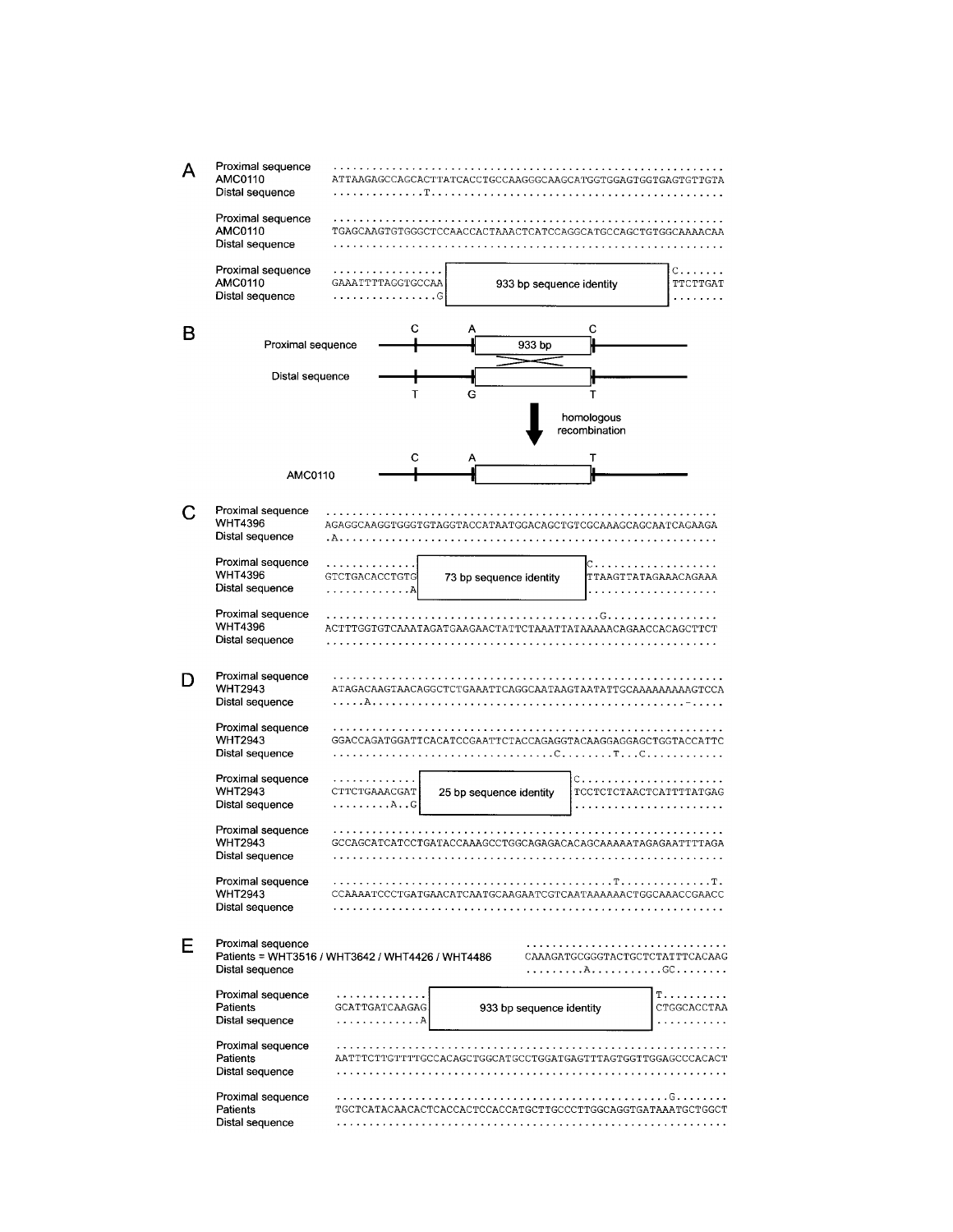Repping et al.: Y-Chromosome Palindromes and Massive Deletions 913

minipalindromes, P1.1 and P1.2, in palindrome P1. These results support several significant conclusions: (1) factors in addition to homology (perhaps related to the nearby palindrome centers) underlie these deletions; (2) the deletions previously thought to define the *AZFb* region actually extend 1.5 Mb into the *AZFc* region; (3) P5/distal-P1 deletions, previously thought to be deletions of *AZFb* plus *AZFc,* spare the distal portion of *AZFc* and constitute a distinct class of recurrent deletions; and (4) all deletions studied are massive and remove numerous genes, although the only reported phenotype in men with these deletions is spermatogenic failure.

# *Factors in Addition to Homology Underlie P5/P1 Deletions*

For *AZFa* and *AZFc,* high sequence similarity between flanking repeats, including long segments of identity, is the only known factor accounting for the frequency of these recurrent deletions (Blanco et al. 2000; Kamp et al. 2000; Sun et al. 2000; Kuroda-Kawaguchi et al. 2001). In contrast, although homology is important in many deletions between P5 and proximal or distal P1, our results provide evidence for involvement of an additional important factor:

First, every precisely localized proximal breakpoint (except WHT2825's) lies in a hotspot within 30 kb of the center of P5, and every precisely localized distal breakpoint lies in one of two hotspots within 25 kb of either P1.2 or P1.1 (figs. 1 and 6). Homology alone does not account for these hotspots, since no deletion breakpoints were observed in 65 kb of immediately adjacent homologous sequence (fig. 6); these homologies have approximately the same level of overall similarity as those involved in the deletions and contain longer segments of perfect identity.

Second—and perhaps most significantly—homologous recombination provides no explanation for two of the deletions. One of these has breakpoints in the P5 and P1.1 hotspots (WHT3410) (figs. 4 and 6*B*), and the other has its distal breakpoint in the P1.1 hotspot (WHT2825) (fig. 5). Indeed, these are the first identified examples of nonhomologous recombination causing interstitial Y-chromosome deletions.

Although the molecular factors responsible for the P5,

P1.2, and P1.1 hotspots are unknown, their association with the center of P5 and the immediate vicinity of P1.2 and P1.1 is striking (fig. 6). Perfect palindromes (those without central, nonrepeated spacers) appear to be highly unstable in the mammalian germline, showing rearrangement in up to 56% of progeny (Collick et al. 1996; Akgun et al. 1997; Lobachev et al. 2000). Palindromes like P5, P1.2, and P1.1 that have central spacers are far more stable. Nevertheless, we conjecture that such palindromes could be subject to a slight propensity for breaks and that this propensity could account for the P5, P1.2, and P1.1 deletion hotspots. In support of this conjecture, we note that a palindrome-like inverted repeat containing the *NEMO* and *LAGE2* genes also appears to be unusually susceptible to rearrangements (Aradhya et al. 2001).

## *No Distinct* AZFb *Interval*

Although the *AZFb* and *AZFc* intervals were thought to be nonoverlapping (fig. 7) (Vogt et al. 1996), the results of the present study establish that the deletions taken to define an *AZFb* interval are deletions between P5 and the proximal arm of P1 and overlap *AZFc* by 1.5 Mb (figs. 1 and 7). These results are in fact consistent with *AZFb*'s original definition—negative results for sY117, sY127, and sY143 coupled with positive results for flanking markers sY105 and sY149 (Vogt et al. 1996). Heretofore, however, lack of single-copy STSs in and near *AZFc* precluded detection of the overlap. The analysis that here establishes this overlap was made possible by recently available Y-chromosome genomic sequence; this sequence clarifies the organization of the large (0.2–1.5 Mb), nearly identical repeats that contain the breakpoints of P5/proximal-P1, P5/distal-P1, and P4/distal-P1 deletions (Gen-Bank contigs NT\_011875 and NT\_011903) (Kuroda-Kawaguchi et al. 2001) (figs. 1*A* and 1*B*).

# *P5/Distal-P1 Deletions Constitute an Important Class of Recurrent Y-Chromosome Deletions*

Our results also show that P5/distal-P1 deletions (formerly identified as deletions of *AZFb* plus *AZFc*) constitute a class of recurrent deletions distinct from deletions of *AZFc* and from P5/proximal-P1 (*AZFb*) deletions. These deletions spare the distal portion of *AZFc* and are generated by a mechanism unrelated to the b2/b4 recombination responsible for *AZFc* dele-

**Figure 3** P5/P1 deletion junctions, indicating homologous recombination as the cause of the deletion. *A,* Junction sequence in AMC0110 aligned with proximal and distal Y-chromosome reference sequence. Dots indicate base pairs identical to the junction sequence. *B,* Model of production of the deletion-junction sequence in AMC0110 by homologous recombination. The bases shown (C/T, A/G, and C/T) differ between the proximal and distal copies of the sequence and therefore define the location of the deletion breakpoint within the junction sequence. *C,* Junction sequence in WHT4396 aligned with proximal and distal Y-chromosome reference sequence. *D,* Junction sequence in WHT2943 aligned with proximal and distal Y-chromosome reference sequence. *E,* Junction sequence in WHT3516, WHT3642, WHT4426, and WHT4486 aligned with proximal and distal Y-chromosome reference sequence.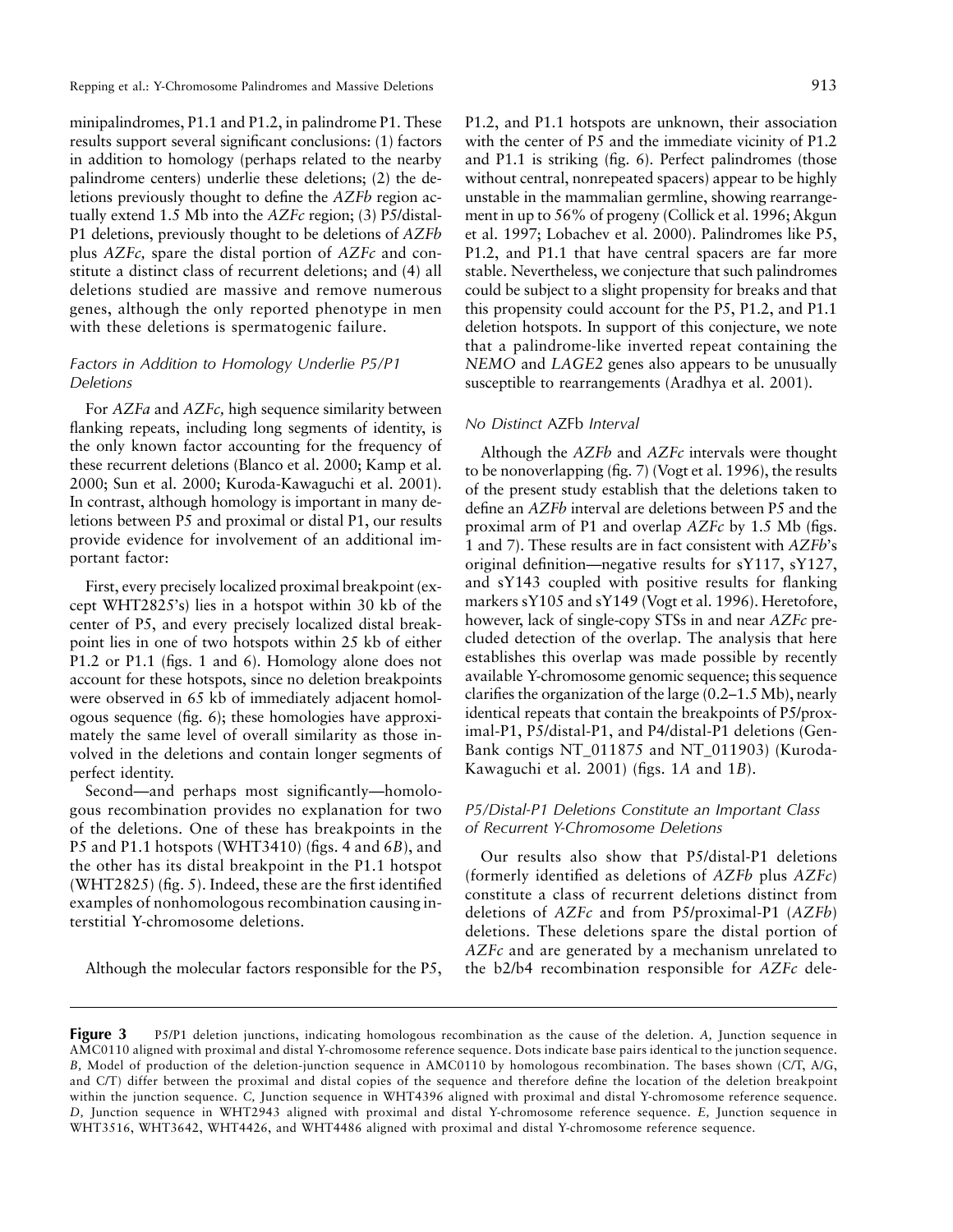

**Figure 4** P5/distal-P1 deletion junction in WHT3410. *A,* Junction sequence aligned with proximal and distal Y-chromosome reference sequences. Ovals mark 3 bp that differ between WHT3410 and the Y-chromosome reference sequence. The white box marks the 3 bp that contain the deletion junction. *B,* Breakpoint locations within palindrome P5 and minipalindrome P1.1, and the resulting sequence organization in WHT3410. Orange and green shading is as in figures 1 and 6.

tions (fig. 1*A*) (Kuroda-Kawaguchi et al. 2001). In the present sample of azoospermic men, P5/distal-P1 deletions are more frequent than *AZFa* or P4/distal-P1 deletions are: 7/602 versus 1/602 ( $P < .07$ , by Fisher's exact test, two sided). The combined frequency of deletions between P5 and either proximal or distal P1 is

significantly higher than the frequencies of *AZFa* or P4/distal-P1 deletions are in the present sample: 10/602 versus  $1/602$   $(P < .012$ , by Fisher's exact test, two sided). However, the frequency of all P5/P1 deletions among men with nonobstructive azoospermia (1.7%, 95% CI 0.8%–3.0%) is still markedly lower than the



Figure 5 P4/distal-P1 deletion junction in WHT2825. Junction sequence is aligned with proximal and distal Y-chromosome reference sequence.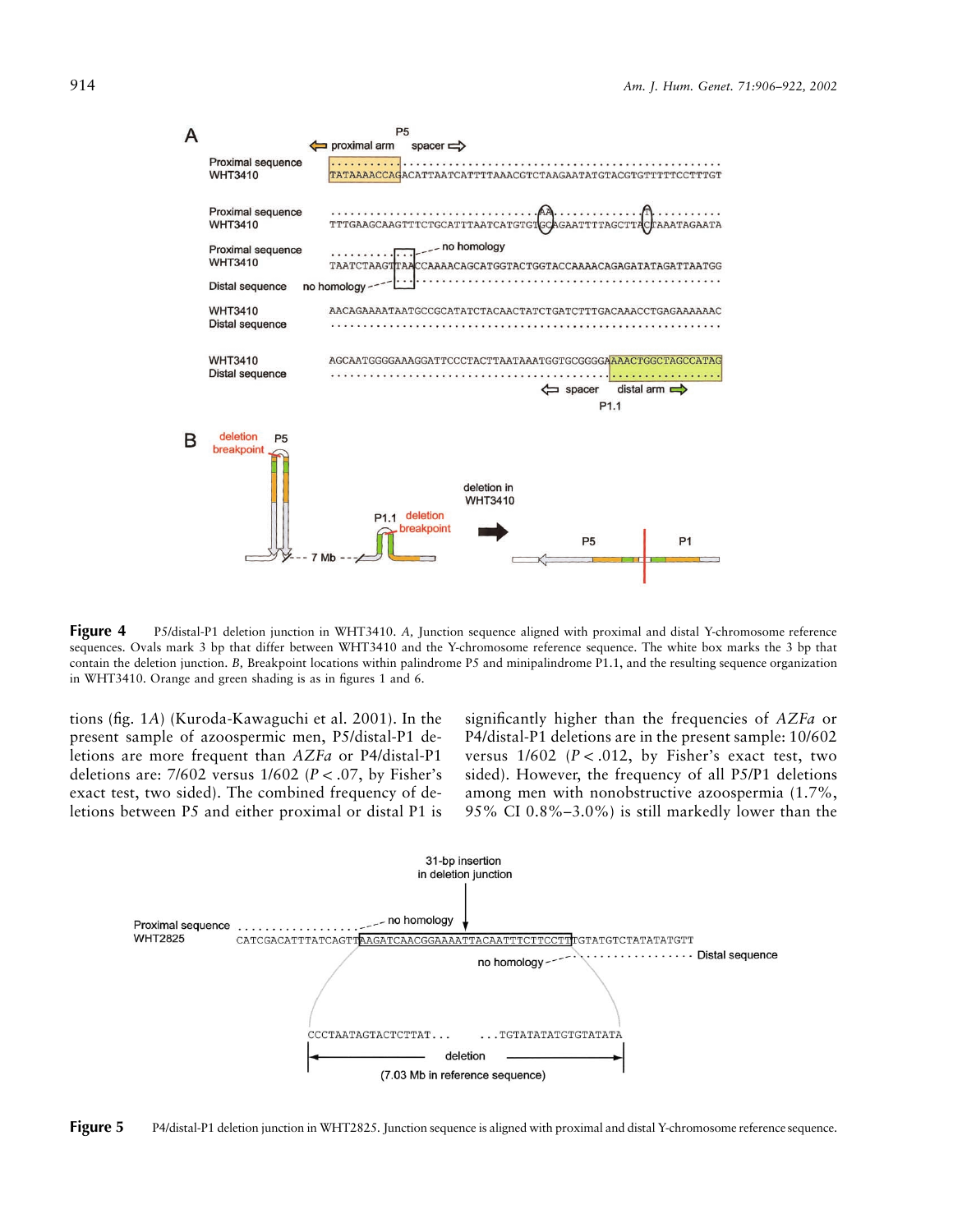

**Figure 6** "High-magnification" dot plots of the two regions of high similarity between P5 and P1 (see fig. 1A). Each dot represents 50 bp of identity in a window of 50 bp. Orientation and orange and green shading is as in figure 1*A. A,* Central P5 versus P1.2 and the neighboring region of the proximal arm of P1. Locations of the P5/proximal-P1 deletions in AMC0110 and WHT4396 are indicated by red arrows. (The coordinate of a deletion in the plot is the location of the proximal breakpoint paired with the location of the distal breakpoint. Deletions that extend between direct repeats map to horizontal lines of dots.) *B,* Central P5 versus P1.1 and the neighboring region of the distal arm of P1. Locations of the P5/distal-P1 deletions in WHT2943, WHT3410, WHT3642, WHT3516, WHT4426, and WHT4486 are indicated. WHT3410's deletion does not extend between homologous sequences and therefore does not map to a line of dots.

frequency of *AZFc* deletions among these men (6.0%, 95% CI 4.0%–8.7%) (Oates et al., in press).

## *P5/Proximal-P1 and P5/Distal-P1 Deletions Are Much Larger than* AZFc

All deletions studied are massive, removing one-fourth to one-third of the euchromatic, male-specific region of the Y chromosome: P5/proximal-P1 deletions excise up to 6.23 Mb, P5/distal-P1 deletions excise up to 7.66 Mb, and the P4/distal-P1 deletion excises 7.03 Mb (table 1 and fig. 7). They dwarf human Y-chromosome *AZFc* deletions (∼3.5 Mb) (table 1 and figs. 1 and 7) (Kuroda-Kawaguchi et al. 2001) and *AZFa* deletions (0.8 Mb) (Blanco et al. 2000; Kamp et al. 2000; Sun et al. 2000). They are also substantially larger than the estimated sizes of the largest recurrent human interstitial deletions of which we are aware—for example, those responsible for Smith-Magenis syndrome (MIM 182290) (for review, along with other interstitial deletions, see Mazzarella and Schlessinger 1998; Ji et al. 2000; Shaffer and Lupski 2000; Stankiewicz and Lupski 2002). To our knowledge, the recurrent deletions described here are the largest, in the human genome, for which amplified breakpoints and sequence-based size estimates have been reported.

Finished Y-chromosome genomic sequence was essential for the precise localization and sequencing of these deletion junctions. Our results illustrate the importance of continued efforts to accurately finish the sequence of other large-scale ampliconic duplications in the human genome. These duplications present formidable technical obstacles to mapping and complete sequencing (Kuroda-Kawaguchi et al. 2001). Nevertheless, the regions containing such duplications, like the Y-chromosome region extending from P5 to P1, are biologically important because they are often exposed to rearrangement that causes genetic disease (Eichler 2001).

# *P5/P1 Deletions Remove as Many as One-Fourth of Y-Chromosome Transcripts*

P5/proximal-P1 deletions remove 32 genes and transcripts of a total of ∼150 on the male-specific region of the Y chromosome, including all members of seven testis-specific families and some members of six additional testis-specific families (figs. 1*C*–1*E* and table 2). P5/distal-P1 deletions remove a total of 42 genes or transcripts, including all members of 11 testis-specific families and some members of 4 additional testis-specific families (figs. 1*C*–1*E* and table 2). In addition, all the deletions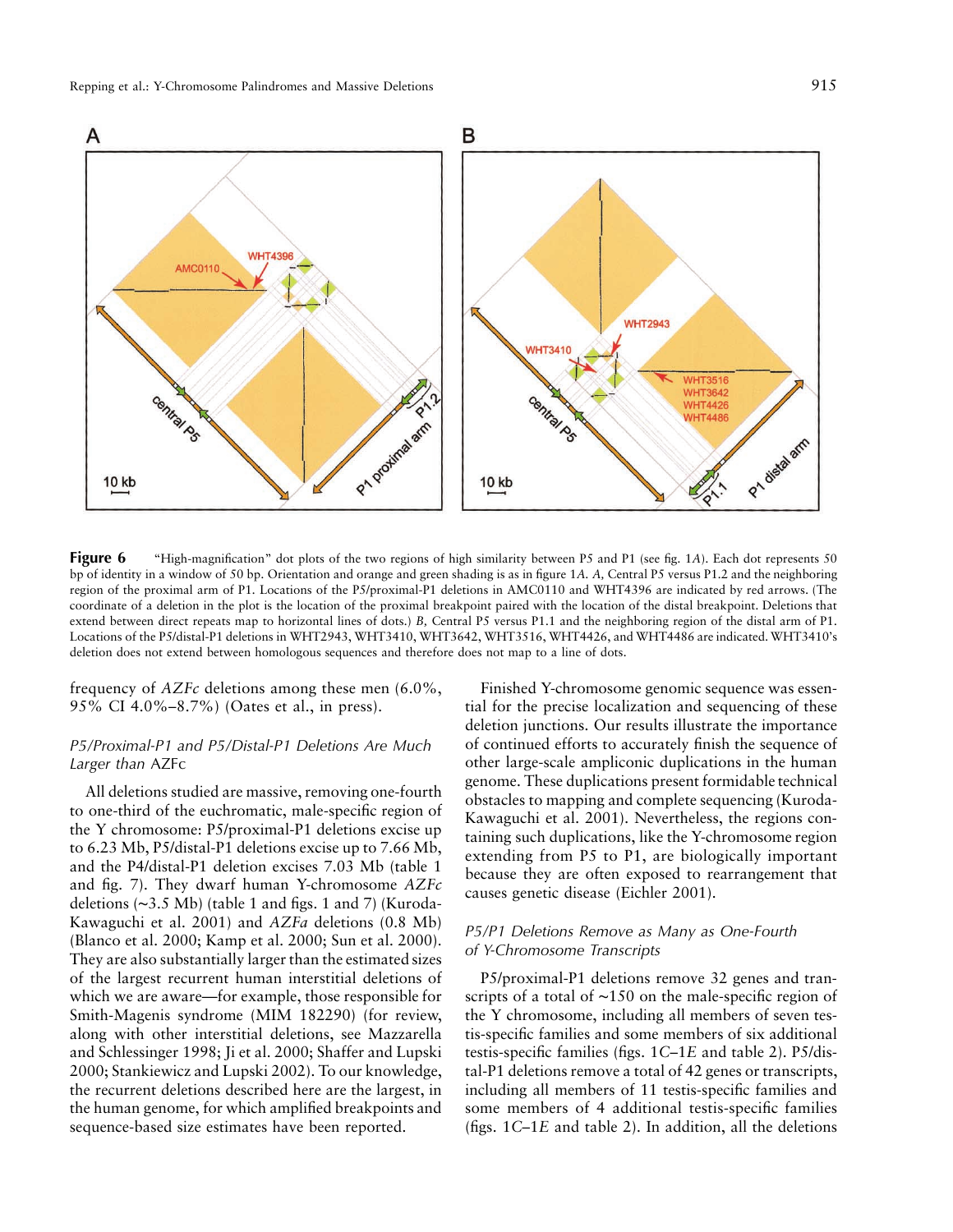

**Figure 7** Previous model of recurrent, interstitial Y-chromosome deletions that cause infertility in men (Vogt et al. 1996) contrasted with current model.

studied here result in the loss of a number of genes expressed in multiple tissues. These include five widely expressed genes, one of them a translation initiation factor (*EIF1AY*).

Nevertheless, the only reported phenotype is impaired spermatogenesis. This singularity of phenotype reflects the remarkable functional specialization of the affected regions of the human Y chromosome and contrasts starkly with the multiplex phenotypes—"contiguous gene syndromes"—usually associated with large genomic deletions.

# *Dissection of Gene Function Will Require Smaller Deletions*

Neither P5/proximal-P1 nor P5/distal-P1 deletions allow us to dissect the functions of the many affected genes. These deletions provide no evidence that a single gene or gene family—for example, *RBMY1* (Elliott et al. 1997, 2000)—encodes an azoospermia factor b. On the contrary, the P5/proximal-P1 (*AZFb*) deletion phenotype may be the aggregate effect of complete or partial loss of function of many genes and gene families.

It is to be hoped, however, that small, as-yet-undetected deletions will offer critical opportunities to dissect the roles that individual Y-chromosome genes and gene families play in spermatogenesis (Yen 2001). These deletions are likely to show lower penetrance or expressivity than *AZFa, AZFc,* P5/proximal-P1, and P5/distal-P1 deletions. Consequently, they may be less enriched among infertile men, and many thousands of Y chromosomes may have to be examined to find them.

Whenever such a deletion is found, substantial work

will be needed to characterize the extent of the deletion, because of the technical difficulties presented by the nearly identical, ampliconic repeats that are so abundant in the male-specific region of the Y chromosome. In addition to this difficulty, it will be necessary to characterize any other genetic variations in the male-specific region of the Y chromosome bearing the deletion, since these too may affect the observed phenotype and will be recombinationally inseparable from the deletion. Thus, gathering these deletions will require the efforts of many clinics and laboratories over the coming years, and fully characterizing them will demand the utmost technical care. The sequence-guided analytical approaches developed here should provide a foundation for this research.

*Note added in proof.—*We have identified an additional testis-specific transcript family, *TTTY17* (GenBank accession number AF527829), which is affected by P5/P1 deletions. *TTTY17* occurs in three copies, each located near one of the three copies of *TTTY4.* With the inclusion of *TTTY17,* the total number of transcripts removed by P5/proximal-P1 deletions becomes 33, the number removed by P5/distal-P1 deletions becomes 44, and the number affected by the P4/distal-P1 deletion becomes 41.

# **Acknowledgments**

We thank L. Brown, S. K. M. van Daalen, C. M. Korver, T. Pyntikova, B. Redeker, and J. de Vries, for technical contributions; C. Brunning and W. A. Hogge, for a patient sample; and N. Halim, T. P. Rasmussen, P. Tomasi, and P. J. Wang, for comments on the manuscript. This work was supported by the National Institutes of Health, the Howard Hughes Medical Institute, and the Academic Medical Center.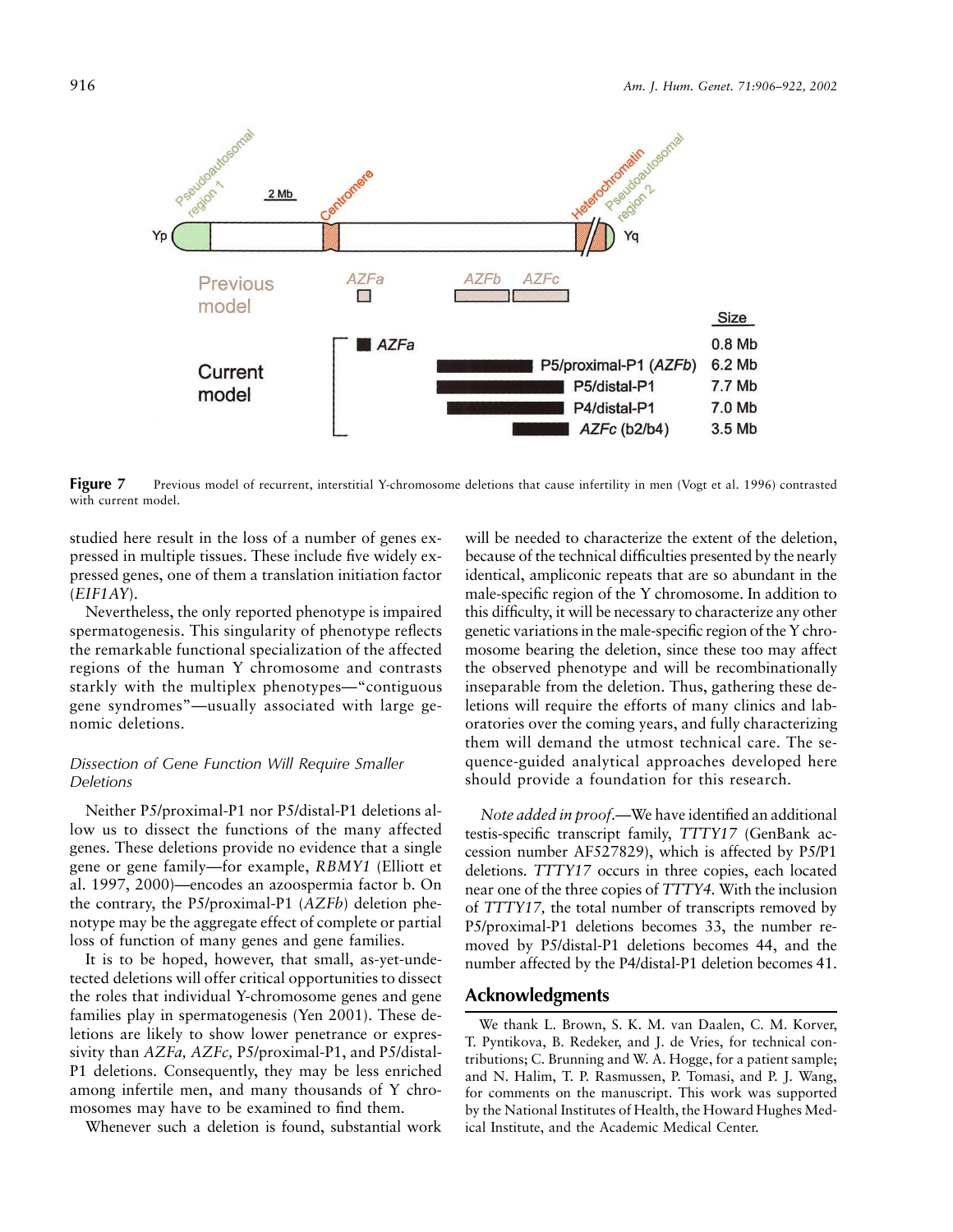# **Appendix A**

# **Table A1**

#### **Low-Resolution Mapping of Proximal Breakpoint**

|                              |        |              |            | RESULTS FOR STSS FLANKING PROXIMAL BREAKPOINT |          |            |       |              |       |               |            |                          |                                                  |
|------------------------------|--------|--------------|------------|-----------------------------------------------|----------|------------|-------|--------------|-------|---------------|------------|--------------------------|--------------------------------------------------|
|                              |        |              |            | Palindrome P5                                 |          |            |       |              |       | Palindrome P4 |            |                          |                                                  |
| <b>DELETION</b>              |        | Proximal Arm |            | Spacer-to-Arm<br>Boundaries                   |          | Distal Arm |       | Proximal Arm |       |               | Distal Arm |                          | <b>INFERRED</b><br>PROXIMAL<br><b>BREAKPOINT</b> |
| AND PATIENT                  | sY1264 | sY1207       | $sY1227^a$ | $sY1228^a$                                    | sY1207   | sY1224     | sY117 | sY116        | sY118 | sY118         | sY116      | sY117                    | <b>LOCATION</b>                                  |
| P5/proximal P1: <sup>b</sup> |        |              |            |                                               |          |            |       |              |       |               |            |                          |                                                  |
| <b>AMC0110</b>               | $^+$   | $^+$         |            |                                               | $^{+}$   |            |       |              |       |               |            |                          | Proximal P5                                      |
| WHT4396                      | $^{+}$ | $^{+}$       |            | -                                             | $^{+}$   |            |       |              |       |               |            |                          | Proximal P5                                      |
| WHT3935                      | $^{+}$ | $^{+}$       | $^{+}$     | $^+$                                          | $^{+}$   |            |       |              |       |               |            |                          | Distal P5                                        |
| P5/distal P1: <sup>c</sup>   |        |              |            |                                               |          |            |       |              |       |               |            |                          |                                                  |
| WHT2943                      | $^{+}$ | $^+$         |            |                                               | $^{(+)}$ |            |       |              |       |               |            |                          | Proximal P5                                      |
| WHT3410 <sup>d</sup>         | $^{+}$ | $^{+}$       |            |                                               | $^{+}$   |            |       |              |       |               |            | -                        | Proximal P5                                      |
| WHT3516                      | $^{+}$ | $^{+}$       | $^{+}$     | $^+$                                          | $^{+}$   |            |       |              |       |               |            | $\overline{\phantom{0}}$ | Distal P5                                        |
| WHT3642                      | $+$    | $^{+}$       | $^{+}$     | $^{+}$                                        | $^{+}$   |            |       |              |       |               |            |                          | Distal P5                                        |
| WHT4426                      | $^{+}$ | $^{+}$       | $^{+}$     | $^{+}$                                        | $^{+}$   |            |       |              |       |               |            | $\qquad \qquad -$        | Distal P5                                        |
| <b>WHT4486</b>               | $^{+}$ | $^+$         | $^{+}$     | $^+$                                          | $^{+}$   |            |       |              |       |               |            | $\qquad \qquad -$        | Distal P5                                        |
| AMC0111                      | $^{+}$ | $^{+}$       | $^{+}$     | $^{+}$                                        | $+$      |            |       |              |       |               |            |                          | Distal P5                                        |
| P4/distal P1:<br>WHT2825     | $^{+}$ | $^{+}$       | $^{+}$     | $^+$                                          | $^{+}$   | $^{+}$     | $^+$  | $^{+}$       |       |               | $(+)$      | $(+)$                    | Proximal P4                                      |

NOTE.— $+$  = Positive result; - = negative result; (+) = uninformative positive result because of a cross-amplifying copy in the other palindrome arm.

<sup>a</sup> No distinction is made between proximal and distal inner-arm-to-spacer boundaries, because orientation of the P5 spacer is expected to be polymorphic owing to putative recurrent inversions between the palindrome arms (for an example, see table A3, WHT3410).

<sup>b</sup> Formerly *AZFb.*

<sup>c</sup> Formerly *AZFb* plus *AZFc.*

<sup>d</sup> For sY1227 and sY1228, the primer site in the arm is present, but the primer site in the spacer is deleted.

# **Table A2**

## **Low-Resolution Mapping of Distal Breakpoint**

|                              |                          |          |              | <b>RESULTS FOR STSS FLANKING DISTAL BREAKPOINT</b> |               |        |            |        |                        |                                                       |
|------------------------------|--------------------------|----------|--------------|----------------------------------------------------|---------------|--------|------------|--------|------------------------|-------------------------------------------------------|
|                              |                          |          |              |                                                    | Palindrome P1 |        |            |        |                        |                                                       |
| <b>DELETION</b>              | Proximal Arm<br>Boundary |          | Proximal Arm |                                                    | Spacer        |        | Distal Arm |        | Distal Arm<br>Boundary | <b>INFERRED</b><br><b>DISTAL</b><br><b>BREAKPOINT</b> |
| AND PATIENT                  | sY1291                   | sY1190   | sY639        | sY1257                                             | sY579         | sY1257 | sY639      | sY1190 | sY1201                 | <b>LOCATION</b>                                       |
| P5/proximal P1: <sup>a</sup> |                          |          |              |                                                    |               |        |            |        |                        |                                                       |
| <b>AMC0110</b>               |                          | $^{+}$   | $(+)$        | $(+)$                                              | $^{+}$        | $^{+}$ | $^{+}$     | $^{+}$ | $^{+}$                 | Proximal P1                                           |
| <b>WHT4396</b>               |                          | $^{+}$   | $^{(+)}$     | $(+)$                                              | $^{+}$        | $^{+}$ | $^{+}$     | $+$    | $^{+}$                 | Proximal P1                                           |
| WHT3935                      |                          | $^{+}$   | $^{(+)}$     | $(+)$                                              | $^{+}$        | $+$    | $^{+}$     | $^{+}$ | $^{+}$                 | Proximal P1                                           |
| P5/distal P1: <sup>b</sup>   |                          |          |              |                                                    |               |        |            |        |                        |                                                       |
| WHT2943                      |                          | $^{+}$   | $^{(+)}$     |                                                    |               |        | $^{+}$     | $^{+}$ | $^{+}$                 | Distal P1                                             |
| WHT3410                      |                          | $^{(+)}$ | $+$          |                                                    |               |        | $^{+}$     | $+$    | $^{+}$                 | Distal P1                                             |
| WHT3516                      |                          | $^{(+)}$ | $^{+}$       |                                                    |               |        | $^{+}$     | $+$    | $^{+}$                 | Distal P1                                             |
| WHT3642                      |                          | $^{+}$   | $^{+}$       |                                                    |               |        | $^{+}$     | $+$    | $^{+}$                 | Distal P1                                             |
| WHT4426                      |                          | $^{(+)}$ | $^{+}$       |                                                    |               |        | $^{+}$     | $+$    | $^{+}$                 | Distal P1                                             |
| <b>WHT4486</b>               |                          | $^{(+)}$ | $^{+}$       |                                                    |               |        | $^{+}$     | $+$    | $^{+}$                 | Distal P1                                             |
| AMC0111                      |                          | $^{+}$   | $^{(+)}$     |                                                    |               |        | $^{+}$     | $^{+}$ | $^{+}$                 | Distal P1                                             |
| P4/distal P1:                |                          |          |              |                                                    |               |        |            |        |                        |                                                       |
| WHT2825                      |                          | $(+)$    | $^{(+)}$     |                                                    |               |        | $^+$       | $^{+}$ | $^{+}$                 | Distal P1                                             |

NOTE. $-+$  = Positive result; - = negative result; (+) = uninformative positive result because of a cross-amplifying copy in the other palindrome arm.

<sup>a</sup> Formerly *AZFb.*

<sup>b</sup> Formerly *AZFb* plus *AZFc.*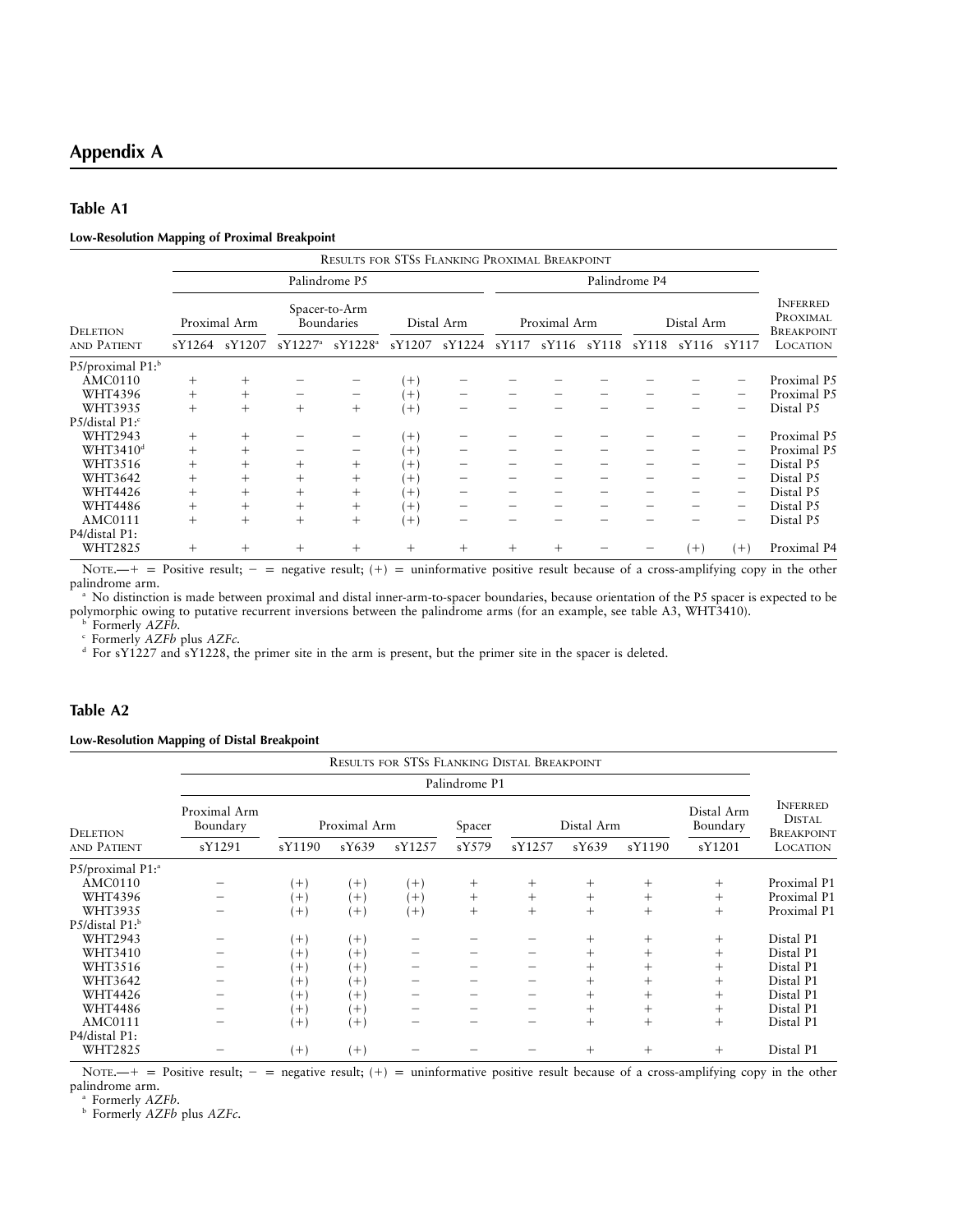# **Table A3**

# **High-Resolution Mapping of Proximal and Distal Breakpoints**

| Patient(s)                                | Proximal<br>Primer<br>Pairs <sup>a</sup> | Proximal<br>Interval<br>Length <sup>b</sup><br>(kb) | Distal<br>Primer<br>Pairs <sup>a</sup> | Distal<br>Interval<br>Length $b$<br>(kb) | Comments                                                                                                                                                                                                                                                                                                                                  |
|-------------------------------------------|------------------------------------------|-----------------------------------------------------|----------------------------------------|------------------------------------------|-------------------------------------------------------------------------------------------------------------------------------------------------------------------------------------------------------------------------------------------------------------------------------------------------------------------------------------------|
| AMC0110                                   | Table A4                                 | 1.5                                                 |                                        |                                          |                                                                                                                                                                                                                                                                                                                                           |
| WHT4396                                   | Table A4                                 | 1.8                                                 |                                        |                                          |                                                                                                                                                                                                                                                                                                                                           |
| WHT3935                                   |                                          |                                                     |                                        |                                          | Both proximal and distal breakpoints are masked                                                                                                                                                                                                                                                                                           |
| WHT2943                                   | Table A4                                 | See comments                                        | Table A6                               | 2                                        | We initially mistook the small, 2.7-kb deletion in P5 for the<br>P5/distal-P1 deletion but then amplified the deletion junction by<br>using long-range PCR with primers that bracket both the 2.7-kb<br>deletion and the P5/distal-P1 deletion (GenBank accession number<br>AF395669) (table A8)                                          |
| WHT3410                                   | Table A4                                 | See comments                                        | Table A6                               | See comments                             | High-resolution breakpoint mapping was complicated, because spacer<br>orientation in both P5 and P1.1 is reversed compared to the<br>reference sequence (expected to be a common polymorphism); we<br>therefore successfully attempted long-range PCR by using primers<br>in the proximal arm of P5 and the distal arm of P1.1 (table A8) |
| WHT3516, WHT3642,<br>WHT4426, and WHT4486 |                                          |                                                     | Table A6                               | 1.5                                      |                                                                                                                                                                                                                                                                                                                                           |
| AMC0111                                   |                                          |                                                     | Table A6                               | 10                                       | Masking by the distal arm of P1.1 precluded finer localization of<br>distal breakpoint                                                                                                                                                                                                                                                    |
| WHT2825                                   | Table A5                                 | 1.2                                                 | Table A6                               | 1.0                                      |                                                                                                                                                                                                                                                                                                                                           |

<sup>a</sup> Table that shows primer pairs and PCR results used to refine breakpoint locations.

**b** Lengths of intervals to which breakpoints were localized by high-resolution breakpoint mapping.

# **Table A4**

## **High-Resolution Breakpoint Mapping in the Proximal Arm of Palindrome P5**

|            | LENGTH |                                   |                                  |                |         | <b>RESULTS FOR</b> |         |
|------------|--------|-----------------------------------|----------------------------------|----------------|---------|--------------------|---------|
| <b>STS</b> | (bp)   | <b>FORWARD PRIMER</b>             | <b>REVERSE PRIMER</b>            | <b>AMC0110</b> | WHT4396 | WHT2943            | WHT3410 |
| sY1207     | "      |                                   |                                  | $^{+}$         | $^{+}$  | $^{+}$             | $^{+}$  |
| 10662/3    | 312    | <b>CTCTTGCTTGATCCTCAATTTC</b>     | <b>ATGCCAGGAATTGGTCACA</b>       |                |         |                    |         |
| 10660/1    | 346    | <b>CCATATGCGCTTTCTCTTGC</b>       | <b>AGAAGTCACTCTCGGTCGGA</b>      | $^{+}$         |         |                    |         |
| 10664/5    | 443    | AGGAAGCCCAGAAATCAGAA              | CAGCCTGAGTAACGTGGTGA             |                | $^{+}$  | $^{+}$             |         |
| 10666/7    | 413    | <b>TGAGATATCTACGAATTACCTTCCTG</b> | GGAGATCAGAACCAGCCTGA             |                | $^{+}$  |                    |         |
| 10741/2    | 207    | AAAACCAGCTAGAGGATCAGGAC           | CATCTTAGCTCTTAAAGTTTACGGG        | $^{+}$         | $^{+}$  | $^{+}$             |         |
| 10739/40   | 420    | CAGGACATGCTGGTTCATTACA            | CAATTTTGCAGAGGCCGC               |                |         | $^{+}$             |         |
| 10821/3    | 452    | <b>GGCAAGTTTCACAATCTGCTG</b>      | <b>GCCCTTGGCAGGTGATAAG</b>       |                | $^{+}$  |                    |         |
| 10823/4    | 1,121  | <b>GCTTGCATTAAGAGCCAGCAC</b>      | CAAAGATGCGGGTACTGCTCTAT          |                |         |                    |         |
| 10827/8    | 743    | <b>TCTTGATCAATGCCTTGTGAAAT</b>    | ACCCACTGTAAGTCTGACGGAA           |                |         |                    |         |
| 10737/8    | 185    | <b>GGCAAATGCCTTTTTCTTCAC</b>      | CAAGTGTGATATCTTGCAGCCA           |                |         | $^+$               |         |
| 10735/6    | 190    | CATGAGAGAGCATAACAAATCGC           | CCATTATAATAACCAAGCCAAAGC         |                |         | $^+$               |         |
| 10733/4    | 381    | ATAGAGGCTGCCTAGCTTTGC             | CCCTGAGAGATTAGAAAAGCTGAT         |                |         | $^{+}$             |         |
| 10731/2    | 577    | <b>GTTGCAGTCAGCCAAGGTG</b>        | GATGGGCAGTTAGTGTAGGCATA          |                |         | $^{+}$             |         |
| 10743/4    | 492    | <b>GCTTCCCGGGTTCACGA</b>          | AGAGCGGCAGTGGTTTCAA              |                |         |                    |         |
| 10831/2    | 484    | CAAGTTTTCAGAGACGGCTGAC            | GCCTGAGCCTTGGGTGGT               |                |         |                    |         |
| 10899/900  | 657    | CAGAGGTGACCACCCAAGG               | CGTATTAATTATACAGAATGGGCTCC       |                |         |                    |         |
| 10901/2    | 687    | <b>CATTGAGGCAAAGTTGAGTTAAAA</b>   | <b>TGATGGCCATGCTACCCAT</b>       |                |         |                    |         |
| 10745/6    | 305    | GAAACCTACTGCACAGGATGTTATG         | <b>ATAGGGAAAAAGTAAAGTATGCCCC</b> |                |         | $_{-}$ b           |         |
| 10747/8    | 387    | <b>GAAGGTTTGTAATCTGTCCCTATG</b>   | CCAAGTGACTCACCTCCTACA            |                |         | $-{}^{\rm b}$      |         |
| 11185/6    | 159    | <b>GTGCAGTGCACCGAGGG</b>          | CCACTGGAGAAGCGCAGTATTAA          |                |         | $^{+}$             |         |
| 10751/2    | 244    | <b>GCTACAAGGCTACAACCAATGG</b>     | GGTTTTAGGTCTAACATGTAAGTCCC       |                |         |                    |         |
| 10841/2    | 480    | AACGCCAAACACAATGACAA              | ACGGACTTGCACAATGGC               |                |         |                    |         |
| 10843/4    | 462    | <b>TCAGCCATTGTGCAAGTCC</b>        | <b>ACGCTATCCCTCACCCCTT</b>       |                |         |                    |         |
| 10847/8    | 306    | <b>CTGTCTTTGTAGGTTGGCCTACA</b>    | GAACTTTGCACAGCATACCCA            |                |         |                    |         |
| 10974/5    | 199    | <b>TGATCCTTGGGTATGCTGTG</b>       | AAGAGCAGCTGAATCCACG              |                |         |                    |         |
| sY1227     | .      |                                   |                                  |                |         |                    |         |
| sY1228     | .      |                                   |                                  |                |         |                    |         |

NOTE.—Markers are ordered from centromere to telomere within the proximal arm of P5. For location of sY1207 in the proximal arm of P5 and for the locations of sY1227 and sY1228 in the center of P5, see figure 1*B.*

<sup>a</sup> For length and primers, see GenBank.

<sup>b</sup> Additional 2.7-kb deletion; for discussion, see table A3.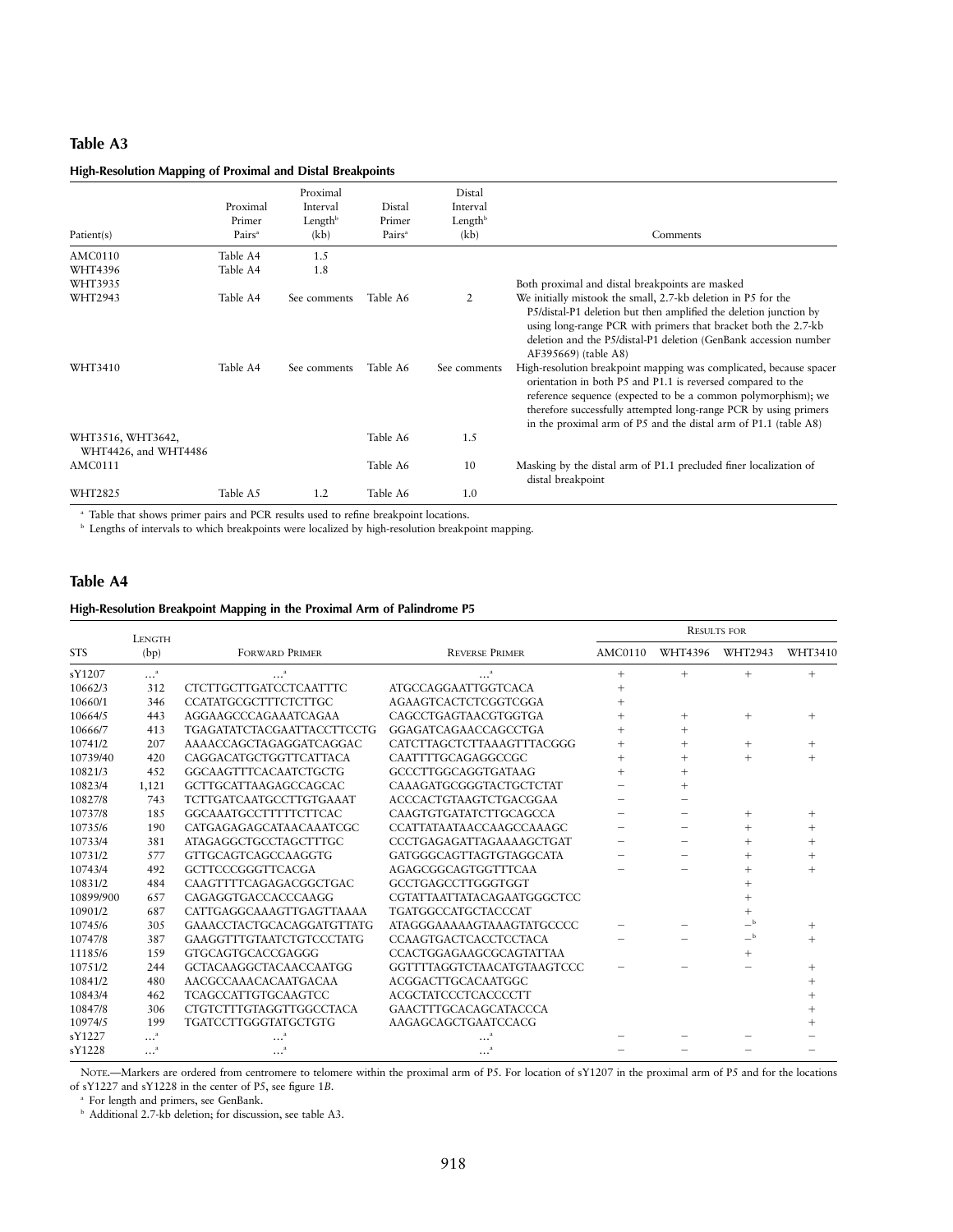# **Table A5 High-Resolution Breakpoint Mapping in the Proximal Arm of Palindrome P4**

| <b>STS</b> | Length<br>(bp) | Forward Primer               | Reverse Primer              | Results for WHT2825 |
|------------|----------------|------------------------------|-----------------------------|---------------------|
| sY116      | $\cdots$       | $\cdots$                     | .                           |                     |
| 10767/8    | 291            | TGGTTGAAACCAGATCTCCA         | TGAGCCCAGATGAACAAGTG        |                     |
| 10765/6    | 289            | <b>ATCCTTTCAGCAATTGTGGC</b>  | ACCATGGAAAGGAAATCTCG        |                     |
| 10815/6    | 2.54           | TGCACATTGGTGTGGAAATC         | <b>CTACACACAGGCCTTGATCG</b> |                     |
| 10817/8    | 192            | <b>GCCCTCCCACACTGTCATAA</b>  | <b>ATGGGGCTTCACTGGAAAAA</b> | +                   |
| 10819/20   | 244            | GGGGAAATAACAGCAAAGCA         | AGAAGAGGACAACAAGCCCA        |                     |
| 10887/8    | 475            | <b>ACCTGACTCGGATGAACACC</b>  | TTATGCTCAAAACAACCCAGG       |                     |
| 10951/2    | 809            | TTTTTAGATCCCTGGGGGC          | AAGACCACAAGGCAAAGGG         |                     |
| 10953/4    | 707            | <b>CCTTTTGCCTTGTAATCTTGC</b> | AATGCAGGGACATCAAAAGC        |                     |
| 10955/6    | 695            | CTTCCTGTTTTGCCTTCCTG         | GAGACAGCAGCTAACCGTCC        |                     |
| 10889/90   | 191            | GGGCTTAAGGGGTTTACTGC         | GCCTTGCTAACACAAGAGGC        |                     |
| 10891/2    | 296            | TTCATTGCACCTGCATGTCT         | AAGCCATGGGAGTCACAGAG        |                     |
| sY118      | $\cdots$       | $\ddotsc$                    | $\cdots$                    |                     |

NOTE.—STSs are ordered from centromere to telomere within the proximal arm of P4. For the locations of sY116 and sY118 within the proximal arm of P4, see figure 1*B.*

<sup>a</sup> For length and primers, see GenBank.

## **Table A6**

#### **High-Resolution Breakpoint Mapping in the Distal Arm of Palindrome P1**

|            |                       |                                                       |                                    |        |        |                    |        | <b>RESULTS FOR</b>                                                            |      |      |
|------------|-----------------------|-------------------------------------------------------|------------------------------------|--------|--------|--------------------|--------|-------------------------------------------------------------------------------|------|------|
| <b>STS</b> | <b>LENGTH</b><br>(bp) | <b>FORWARD PRIMER</b>                                 | <b>REVERSE PRIMER</b>              |        |        |                    |        | WHT- WHT- WHT- WHT- WHT- WHT- AMC- WHT-<br>2943 3410 3516 3642 4426 4486 0111 |      | 2825 |
| sY1257     | $\ldots^{a}$          | $\mathbf{a}$                                          |                                    |        |        |                    |        |                                                                               |      |      |
| sY1289     | $\ldots^{a}$          |                                                       |                                    |        |        |                    |        |                                                                               |      |      |
| 10982/3    | 381                   | <b>GACATGGTCTCATCATATAGGCTG</b>                       | CTAAAAACAACTGTAAGTTGCAGGT          |        |        |                    |        |                                                                               |      |      |
| 11116/7    | 286                   | CTGCATTAAGTGGCTAGTGAGTTT                              | GAGTAAGAAAAAAAGAAGAGTGCATTT        |        |        |                    |        |                                                                               |      |      |
| 11112/3    | 173                   | <b>TTTCCCTGCAATTATAATGTGTGT</b>                       | <b>GTTTGCCACAGCCACTCTCT</b>        |        |        |                    |        |                                                                               |      |      |
| 10769/70   | 284                   | TTAGGGACCACCAGGATCAG                                  | GGAGAGGATAGGCAAGCTCC               |        |        |                    |        |                                                                               |      |      |
| sY1290     | $\ldots^a$            |                                                       |                                    |        |        |                    |        |                                                                               |      |      |
| 10988/9    | 170                   | GCGGTGTATTGGCAGATTTT                                  | CAGTGATTCAGCATTGCAAGA              |        |        |                    |        |                                                                               |      |      |
| 10990/1    | 368                   | GGATGAAATTAATCCCATGAATT                               | <b>ATGTAAAAAAATTAGCCAGTACCGG</b>   |        |        |                    |        |                                                                               |      |      |
| 10829/30   | 500                   | CAGCTTCCCAGGTTCATGC                                   | <b>CCAGAGTGACAGTGGCTCCAT</b>       |        |        |                    |        |                                                                               |      |      |
| 10893/4    | 155                   | TGAACATAAAAGAGAGACATCAAAAC                            | AAAGCATACTCAAGTAATACAGCCA          |        | $^{+}$ |                    |        |                                                                               |      |      |
| 10905/6    | 826                   | GAGGTGGCCACCCAAGC                                     | GACTTCCTTCATGAGTCACACAGC           |        | $^{+}$ |                    |        |                                                                               |      |      |
| 10909/10   | 203                   | <b>CCTACTGCACAGGATGTTGCA</b>                          | AGACGGATAATCTGTGTGGGG              |        |        |                    |        |                                                                               |      |      |
| 10895/6    | 129                   | <b>ATAATCTTTGAGATCTGCTACGATG</b>                      | AAGTTGCTACATGATTTGAGAGCT           |        |        |                    |        |                                                                               |      |      |
| 10957/8    | 637                   | GGCAAATCGGTCTGCTTTTA                                  | CTGGAAGGTTTTGGGTTGAA               |        | $^{+}$ |                    |        |                                                                               |      |      |
| 10837/8    | 298                   | <b>TGGCTTCCCTTACTGTGGTC</b>                           | <b>CTCCCATGTCCCGCTAATAA</b>        |        |        |                    |        |                                                                               |      |      |
| 10968/9    | 438                   | AGATCAACGAGACAGAAAGTTAAGAAC TACACATTTCCCTCTACATGCTGA  |                                    |        |        |                    |        |                                                                               |      |      |
| 10970/1    | 449                   | <b>TCTACCAGACGTACAAGGTGGAC</b>                        | <b>ATTTGTCATGGATATCCCATCC</b>      |        |        |                    |        |                                                                               |      |      |
| 10839/40   | 793                   | AACGCCAAACACAATGACAA                                  | <b>TGACTTGTACAATGGCCGAA</b>        |        | $^{+}$ |                    |        |                                                                               |      |      |
| 10911/2    | 533                   | <b>ATCAATCACAGGTTTGGTCTTCTC</b>                       | CTGAAGCCCTCAGTGGAGAG               |        | $^{+}$ |                    |        |                                                                               |      |      |
| 10755/6    | 415                   | ACTGTGGGTGAGACAGACCC                                  | CAGAACCCACTTAAGGGCAA               |        | $^{+}$ |                    |        |                                                                               |      |      |
| 10851/2    | 606                   | CCAGGCAGCCTCTGTTTTGT                                  | CATGAGATGAGCCTCATGAACTAC           |        |        |                    |        |                                                                               |      |      |
| 10853/4    | 189                   | CCACTGTAAGTCTGACGGGG                                  | GGATTTTGTCAGGGTAACTATGCC           |        |        |                    |        |                                                                               |      |      |
| 10913/4    | 480                   | AAAGATGCAGGTACTGCTCTGC                                | CGGGCTCTTTACGGTGATAT               |        |        |                    |        |                                                                               |      |      |
| 10915/6    | 242                   | TGAGACACTGATAATTGAGTGTCAATA                           | ATTGGCAAGTTTCATAATCTGCTA           |        |        |                    | $^{+}$ |                                                                               |      |      |
| 10917/8    | 148                   | CTGTTCTAATATCCTGTCACTTACGC                            | <b>GCACACATTTCAGTTACTATAACCTCA</b> |        |        |                    | $^{+}$ |                                                                               |      |      |
| 10919/20   | 327                   | <b>TTCCCAGCATCCAAAGTTCAT</b>                          | AAGCTAGTTGATTAAAAACAAAGCAAC        |        |        |                    | $^{+}$ |                                                                               |      |      |
| 10921/2    | 279                   | GGATCTATGTAAAGAGGAGAGTTTCCT TAGCTCTATGTATGAAGACGTGCAT |                                    |        |        |                    | $^{+}$ |                                                                               |      |      |
| 10857/8    | 465                   | <b>TGGTTTGATTGTCTATTATGCCA</b>                        | <b>CCATCTTGGCCTCATTAAGTGA</b>      |        |        |                    | $^{+}$ |                                                                               |      |      |
| 10859/60   | 274                   | GGCATTGGGAAAATACAGGC                                  | GCCCAGAAAAGCCCATAGAT               |        |        |                    | $^{+}$ |                                                                               |      |      |
| 10861/2    | 230                   | <b>CTTTTCCACATTGTCTGTACTGATTT</b>                     | GAGCAGCATTTTGGGCCT                 |        |        |                    | $^{+}$ |                                                                               |      |      |
| 10761/2    | 340                   | CCACTTGACCCCTGTCACATC                                 | <b>GTCCATCAGCCTAGAACCTAGACT</b>    | $^{+}$ |        |                    | $^{+}$ |                                                                               |      |      |
| sY639      | $\ldots$ .            |                                                       |                                    | $^{+}$ | $^{+}$ | $\hskip 0.025cm +$ | $+$    |                                                                               | $^+$ |      |

NOTE.—Within the distal arm of P1, sY1257 amplifies the proximal boundary of P1.1 (fig. 1*B*), and sY1289 and sY1290 amplify the two arm-to-spacer boundaries in P1.1. In these patients, STSs 10988/9 through 10837/8 are ordered from centromere to telomere in the distal arm of P1.1, and STSs 10968/9 through sY639 are ordered from centromere to telomere distal to P1.1.

<sup>a</sup> For length and primers, see GenBank.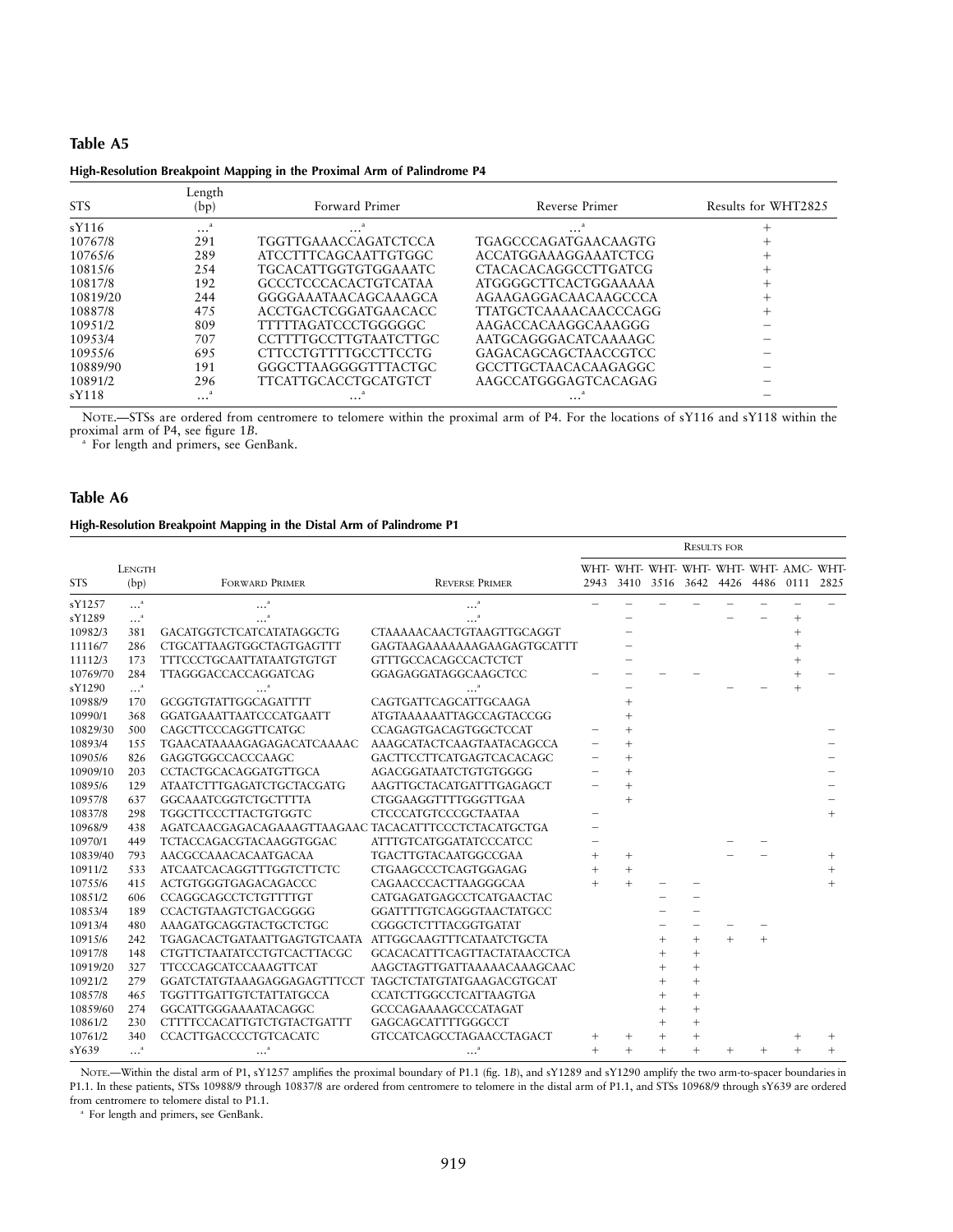#### **Table A7**

#### **Primer Pairs Used for PCR Amplification of Deletion Junctions**

| Patient(s)           | Primer<br>Identification<br><b>Numbers</b> | Forward Primer                 | Reverse Primer                 | Deletion-Junction<br>Product Size<br>(bp) |
|----------------------|--------------------------------------------|--------------------------------|--------------------------------|-------------------------------------------|
| AMC0110              | 10821/6                                    | GGCAAGTTTCACAATCTGCTG          | <b>CAAAGATGCAGGTACTGCTCTGC</b> | 1,534                                     |
| WHT4396              | 10827/12088                                | <b>TCTTGATCAATGCCTTGTGAAAT</b> | <b>CCACTGTAAGTCTGACGGGG</b>    | 740                                       |
| WHT2943 <sup>a</sup> | 11189/90                                   | ACTAAATGCCCACAGGAGAAAA         | <b>TTGTCATGGATATCCCATCCA</b>   | 976                                       |
| WHT3410 <sup>a</sup> | 11075/115                                  | <b>GGTCTTCTCACGTAATCCCG</b>    | <b>TGTCCTGGATGGTAATGCC</b>     | 754                                       |
| WHT3516, WHT3642,    |                                            |                                |                                |                                           |
| WHT4426, and WHT4486 | 10824/916 <sup>b</sup>                     | CAAAGATGCGGGTACTGCTCTAT        | ATTGGCAAGTTTCATAATCTGCTA       | 1,537                                     |
| WHT2825              | 11086/7                                    | <b>TGAGCATAAGTTTGTTTCGGG</b>   | CGAGGATGTCAATGTTTTGC           | 421                                       |

NOTE.—For PCR conditions, see sY1201 (GenBank).

We first used long-range PCR (table A8) and then, based on the sequence of the long-range PCR product, designed the primers shown in this table. <sup>b</sup> Annealing at 63°C.

#### **Table A8**

| Primer Pairs Used for Long-Range PCR Amplification of Deletion Junctions |
|--------------------------------------------------------------------------|
|--------------------------------------------------------------------------|

| Patient | Primer<br>Identification<br><b>Numbers</b> | Forward Primer                  | Reverse Primer                 | Deletion-Junction<br>Product Size<br>(kb) |
|---------|--------------------------------------------|---------------------------------|--------------------------------|-------------------------------------------|
| WHT2943 | 11130/1                                    | GTAATGCCATTGAGGCAAAGTTGAGTTAAAA | CCACACTGACTTGTACAATGGCCGAA     | $6.7^{\circ}$                             |
| WHT3410 | 11126/7                                    | GGCCTGTCTTTGTAGGTTGGCCTACA      | AATTTTTGTCAGTGATTCAGCATTGCAAGA | 2.3                                       |

NOTE.—Long-range PCR conditions were as follows: enzyme and buffer, Advantage2 kit (Clontech) using manufacturer's buffer; primer concentration, 1  $\mu$ M each; cycling, 95°C for 1 min followed by 30 cycles of 95°C for 0.5 min, 68°C for 12 min.

<sup>a</sup> Product includes a 2.7-kb deletion proximal to WHT2943's P4/distal-P1 deletion; see table A3.

# **Electronic-Database Information**

Accession numbers and URLs for data presented herein are as follows:

GenBank, http://www.ncbi.nlm.nih.gov/Genbank/ (for previously published STSs sY105 [accession number G11994], sY116 [accession number G66528], sY117 [accession number G11996], sY118 [accession number G66529], sY127 [accession number G11998], sY143 [accession number G38347], sY149 [accession number G73322], sY254 [accession number G38349], sY579 [accession number G63909], sY639 [accession number G67162], sY1190 [accession number G67165], sY1192 [accession number G67166], sY1197 [accession number G67168], sY1201 [accession number G67170], and sY1206 [accession number G67171]; for new STSs, sY1207 [accession number G72341], sY1224 [accession number G72342], sY1227 [accession number G72343], sY1228 [accession number G72344], sY1257 [accession number G72345], sY1264 [accession number G72346], sY1289 [accession number G73323], sY1290 [accession number G73324], and sY1291 [accession number G72340]; for deletion junctions in AMC0110 [accession number AF395664], WHT3516 [accession number AF395665], WHT3642 [accession number AF395666], WHT3410 [accession number AF395667], WHT2825 [accession number AF395668],

WHT2943 [accession number AF395669], WHT4396 [accession number AF437293], WHT4426 [accession number AF480412], and WHT4486 [accession number AF480413]; for reference sequence of the euchromatic, male-specific region of the human Y-chromosome long arm [accession numbers NT\_011875 and NT\_011903]; and for genes and transcripts affected by P5/P1 deletions, *CDY2* [accession number AF080598], *XKRY* [accession number AF000997], *HSFY* [accession number AF332226], *CYorf14* [accession number AF119903], *CYorf15A* [accession number AF332224], *CYorf15B* [accession number AF332225], *SMCY* [accession number U52191], *EIF1AY* [accession number AF000987], *RPS4Y2* [accession number AF497481], *RBMY1* [accession number X76060], *PRY* [accession number AF000988], *BPY2* [accession number AF000980], *DAZ* [accession number U21663], *CDY1* [accession number AF000981], *CSPG4LY* [accession number AF332228], *GOLGA2LY* [accession number AF332229], *TTTY9* [accession number AF332238], *TTTY14* [accession number AF332243], *TTTY10* [accession number AF332239], *TTTY13* [accession number AF332242], *TTTY6* [accession number AF332237], *TTTY5* [accession number AF332236], *TTTY4* [accession number AF332231], and *TTTY3* [accession number AF332230])

The Human Y Chromosome: Annotated Sequence of the *AZFc* Palindromic Complex, http://staffa.wi.mit.edu/page/Y/azfc/ (for dot-plot code)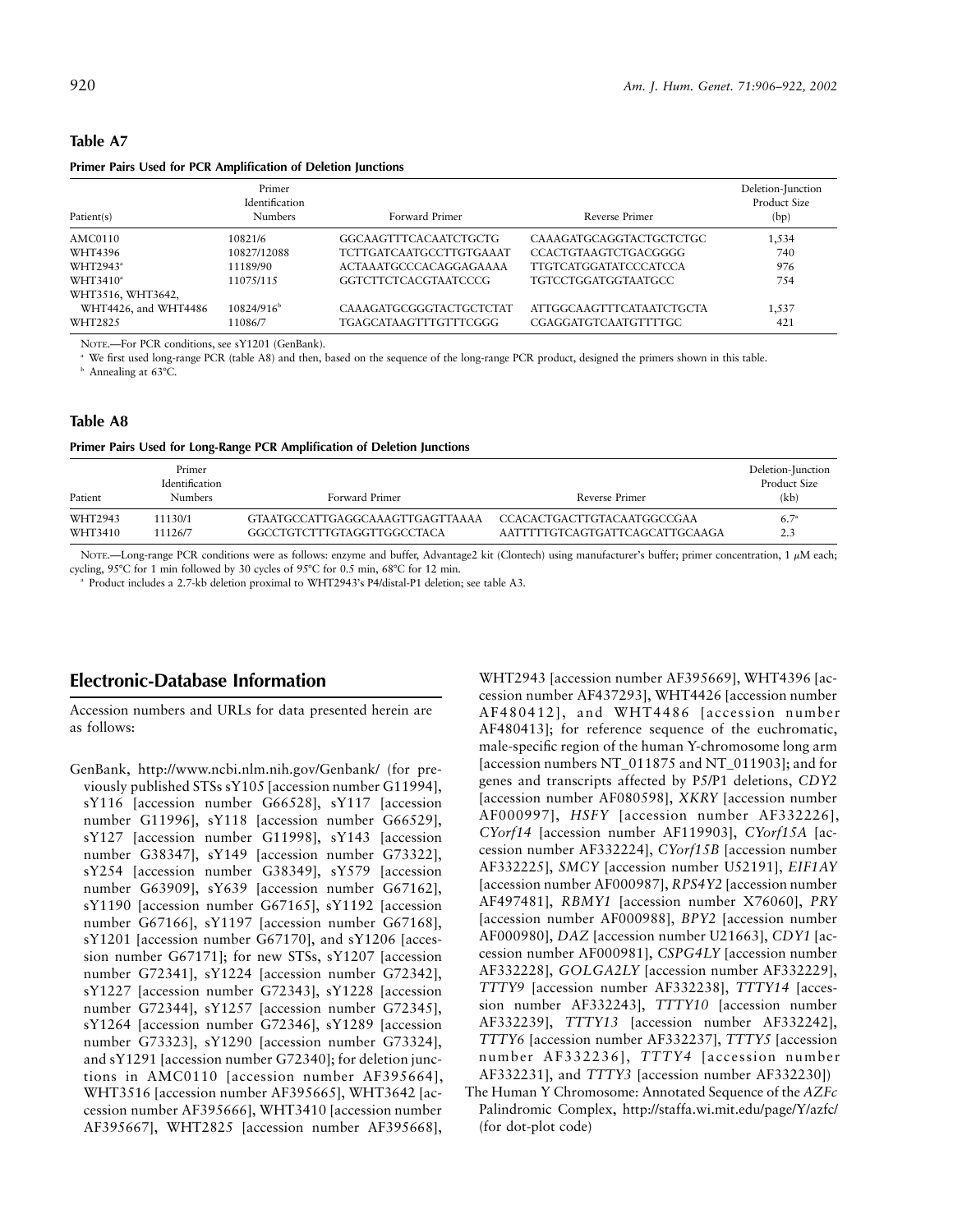Online Mendelian Inheritance in Man (OMIM), http://www .ncbi.nlm.nih.gov/Omim/ (for *AZFc* [MIM 400024] and Smith-Magenis syndrome [MIM 182290])

# **References**

- Akgun E, Zahn J, Baumes S, Brown G, Liang F, Romanienko PJ, Lewis S, Jasin M (1997) Palindrome resolution and recombination in the mammalian germ line. Mol Cell Biol 17: 5559–5570
- Aradhya S, Bardaro T, Galgoczy P, Yamagata T, Esposito T, Patlan H, Ciccodicola A, Munnich A, Kenwrick S, Platzer M, D'Urso M, Nelson DL (2001) Multiple pathogenic and benign genomic rearrangements occur at a 35 kb duplication involving the *NEMO* and *LAGE2* genes. Hum Mol Genet 10:2557–2567
- Blanco P, Shlumukova M, Sargent CA, Jobling MA, Affara N, Hurles ME (2000) Divergent outcomes of intrachromosomal recombination on the human Y chromosome: male infertility and recurrent polymorphism. J Med Genet 37:752–758
- Brandell RA, Mielnik A, Liotta D, Ye Z, Veeck LL, Palermo GD, Schlegel PN (1998) *AZFb* deletions predict the absence of spermatozoa with testicular sperm extraction: preliminary report of a prognostic genetic test. Hum Reprod 13:2812– 2815
- Collick A, Drew J, Penberth J, Bois P, Luckett J, Scaerou F, Jeffreys A, Reik W (1996) Instability of long inverted repeats within mouse transgenes. EMBO J 15:1163–1171
- David G, Jouannet P, Martin-Boyce A, Spira A, Schwartz D (1979) Sperm counts in fertile and infertile men. Fertil Steril 31:453–455
- de Vries JWA, Hoffer MJV, Repping S, Hoovers JMN, Leschot NJ, van der Veen F (2002) Reduced copy number of *DAZ* genes in subfertile and infertile men. Fertil Steril 77:68–75
- Eichler EE (2001) Segmental duplications: what's missing, misassigned, and misassembled—and should we care? Genome Res 11:653–656
- Elliott DJ (2000) *RBMY* genes and *AZFb* deletions. J Endocrinol Invest 23:652–658
- Elliott DJ, Millar MR, Oghene K, Ross A, Kiesewetter F, Pryor J, McIntyre M, Hargreave TB, Saunders PTK, Vogt PH, Chandley AC, Cooke H (1997) Expression of *RBM* in the nuclei of human germ cells is dependent on a critical region of the Y chromosome long arm. Proc Natl Acad Sci USA 94:3848–3853
- Ferlin A, Moro E, Garolla A, Foresta C (1999) Human male infertility and Y chromosome deletions: role of the AZFcandidate genes *DAZ, RBM* and *DFFRY.* Hum Reprod 14: 1710–1716
- Friel A, Houghton JA, Maher M, Smith T, Noel S, Nolan A, Egan D, Glennon M (2001) Molecular detection of Y chromosome microdeletions: an Irish study. Int J Androl 24:31–36
- Girardi SK, Mielnik A, Schlegel PN (1997) Submicroscopic deletions in the Y chromosome of infertile men. Hum Reprod 12:1635–1641
- Hull MG, Glazener CM, Kelly NJ, Conway DI, Foster PA, Hinton RA, Coulson C, Lambert PA, Watt EM, Desai KM (1985) Population study of causes, treatment, and outcome of infertility. Br Med J (Clin Res Ed) 291:1693–1697
- Ji Y, Eichler EE, Schwartz S, Nicholls RD (2000) Structure of

chromosomal duplicons and their role in mediating human genomic disorders. Genome Res 10:597–610

- Kamp C, Hirschmann P, Voss H, Huellen K, Vogt PH (2000) Two long homologous retroviral sequence blocks in proximal Yq11 cause *AZFa* microdeletions as a result of intrachromosomal recombination events. Hum Mol Genet 9: 2563–2572
- Krausz C, Quintana-Murci L, Barbaux S, Siffroi JP, Rouba H, Delafontaine D, Souleyreau-Therville N, Arvis G, Antoine JM, Erdei E, Taar JP, Tar A, Jeandidier E, Plessis G, Bourgeron T, Dadoune JP, Fellous M, McElreavey K (1999) A high frequency of Y chromosome deletions in males with nonidiopathic infertility. J Clin Endocrinol Metab 84:3606–3612
- Kuroda-Kawaguchi T, Skaletsky H, Brown LG, Minx PJ, Cordum HS, Waterston RH, Wilson RK, Silber S, Oates R, Rozen S, Page DC (2001) The *AZFc* region of the Y chromosome features massive palindromes and uniform recurrent deletions in infertile men. Nat Genet 29:279–286
- Lin YM, Chen CW, Sun HS, Hsu CC, Chen JM, Lin SJ, Lin JS, Kuo PL (2000) Y-chromosome microdeletion and its effect on reproductive decisions in Taiwanese patients presenting with nonobstructive azoospermia. Urology 56:1041–1046
- Lobachev KS, Stenger JE, Kozyreva OG, Jurka J, Gordenin DA, Resnick MA (2000) Inverted *Alu* repeats unstable in yeast are excluded from the human genome. EMBO J 19: 3822–3830
- Ma K, Sharkey A, Kirsch S, Vogt P, Keil R, Hargreave TB, McBeath S, Chandley AC (1992) Towards the molecular localisation of the AZF locus: mapping of microdeletions in azoospermic men within 14 subintervals of interval 6 of the human Y chromosome. Hum Mol Genet 1:29–33
- MacLeod J, Gold RZ (1951) The male factor in fertility and infertility. II. Spermatozoon counts in 1000 men of known fertility and in 1000 cases of infertile marriage. J Urol 66: 436–449
- MacLeod J, Wang Y (1979) Male fertility potential in terms of semen quality: a review of the past, a study of the present. Fertil Steril 31:103–116
- Martinez MC, Bernabe MJ, Gomez E, Ballesteros A, Landeras J, Glover G, Gil-Salom M, Remohi J, Pellicer A (2000) Screening for AZF deletion in a large series of severely impaired spermatogenesis patients. J Androl 21:651–655
- Maurer B, Gromoll J, Simoni M, Nieschlag E (2001) Prevalence of Y chromosome microdeletions in infertile men who consulted a tertiary care medical centre: the Munster experience. Andrologia 33:27–33
- Mazzarella R, Schlessinger D (1998) Pathological consequences of sequence duplications in the human genome. Genome Res 8:1007–1021
- Oates RD, Silber S, Brown LG, Page DC. Clinical characterization of 42 oligospermic or azoospermic men with microdeletion of the *AZFc* region of the Y chromosome, and of 18 children conceived via intracytoplasmic sperm injection. Hum Reprod (in press)
- Reijo R, Lee TY, Salo P, Alagappan R, Brown LG, Rosenberg M, Rozen S, Jaffe T, Strauss D, Hovatta O, de la Chapelle A, Silber S, Page DC (1995) Diverse spermatogenic defects in humans caused by Y chromosome deletions encompassing a novel RNA-binding protein gene. Nat Genet 10:383–393
- Rozen S, Skaletsky H (2000) Primer3 on the WWW for general